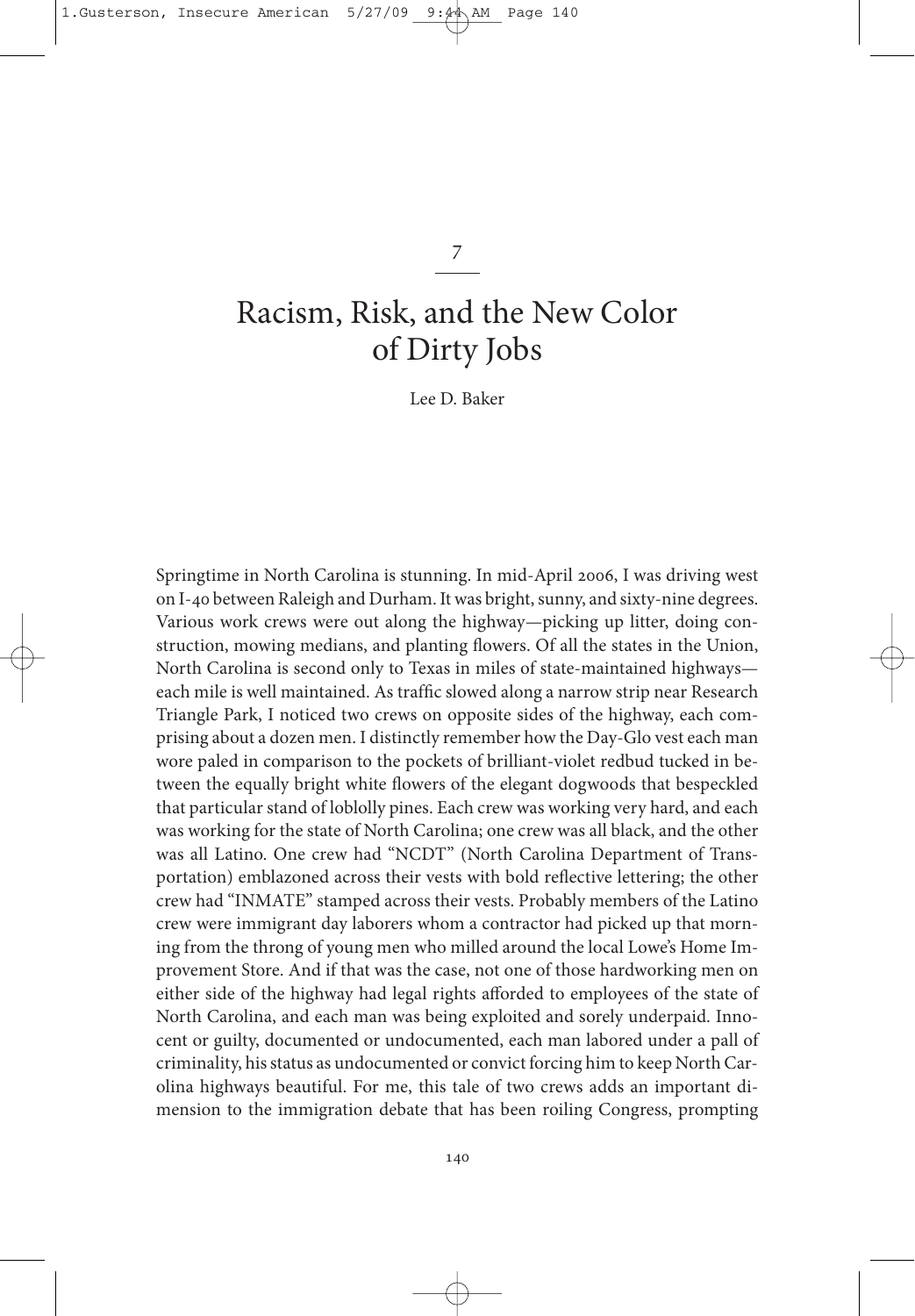protests en masse; it demonstrates that any discussion of immigration must be viewed against the gritty background of race and racism. That vivid image of the two work crews has gotten me thinking about the shifting politics of race in the United states such that discussions of race should be linked to immigration and discussions of immigration should be linked to race. Connecting these issues quickly leads to a major question: How is latino immigration affecting economic opportunities and job security for black American men? Although I do not have an answer, that question structures my analysis.

Immigration is emerging as a defining issue for the first part of the twenty-first century—much as it was at the beginning of the twentieth century. And today, as was the case a century ago, the politics and economics of race, labor, assimilation, and civic belonging are being stretched and contorted as they collide and ricochet off each other to the point where no one can predict exactly what the next iteration of racial formation will look and feel like.

The one proimmigrant argument that seems to resonate across party lines and between social classes is the notion that so-called undocumented workers come to this country and do the work that no other Americans want to perform but that is vital to the health of the economy and the comfort of the middle and upper classes. In testimony to the senate Judiciary Committee, new york City mayor Michael Bloomberg pushed this line of thought further when he explained that his city has some three million immigrants and is financially dependent on the half-million of those who came to this country illegally. "Although they broke the law by illegally crossing our borders," Bloomberg explained, "our city's economy would be a shell of itself had they not, and it would collapse if they were deported." He emphasized that the "same holds true for the nation."1

After all, one cannot outsource construction, janitorial services, or highway maintenance. Employers, however, can "in-source" less expensive and more vulnerable labor in the United States from the pool of undocumented labor that hails from the same countries to which so many manufacturing jobs have been relocated. e very premise of this argument—jobs no one else wants to perform—is fundamentally wrong; if the price is right, hardworking Americans will perform the most demeaning or dangerous jobs.

The Discovery Channel produces two shows that demonstrate this point every week. The first, called *Deadliest Catch*, is a derby-style reality TV show that profiles a half-dozen crab boat captains as they ply the unforgiving waters of the Bering Sea in the hunt for Alaska king and opilio crab. focusing on each captain's strategy and the crews' tenacity, the producers chronicle the onboard adventure and use a leaderboard to log the number of pounds of crab meat in each ship's cargo hold. Ostensibly a contest to see which boat catches the most crab, the drama is driven by an up-close look at the work and lives of the crew members who brave subfreezing temperatures, forty-foot waves, sleepless nights, and dangerous ice packs as they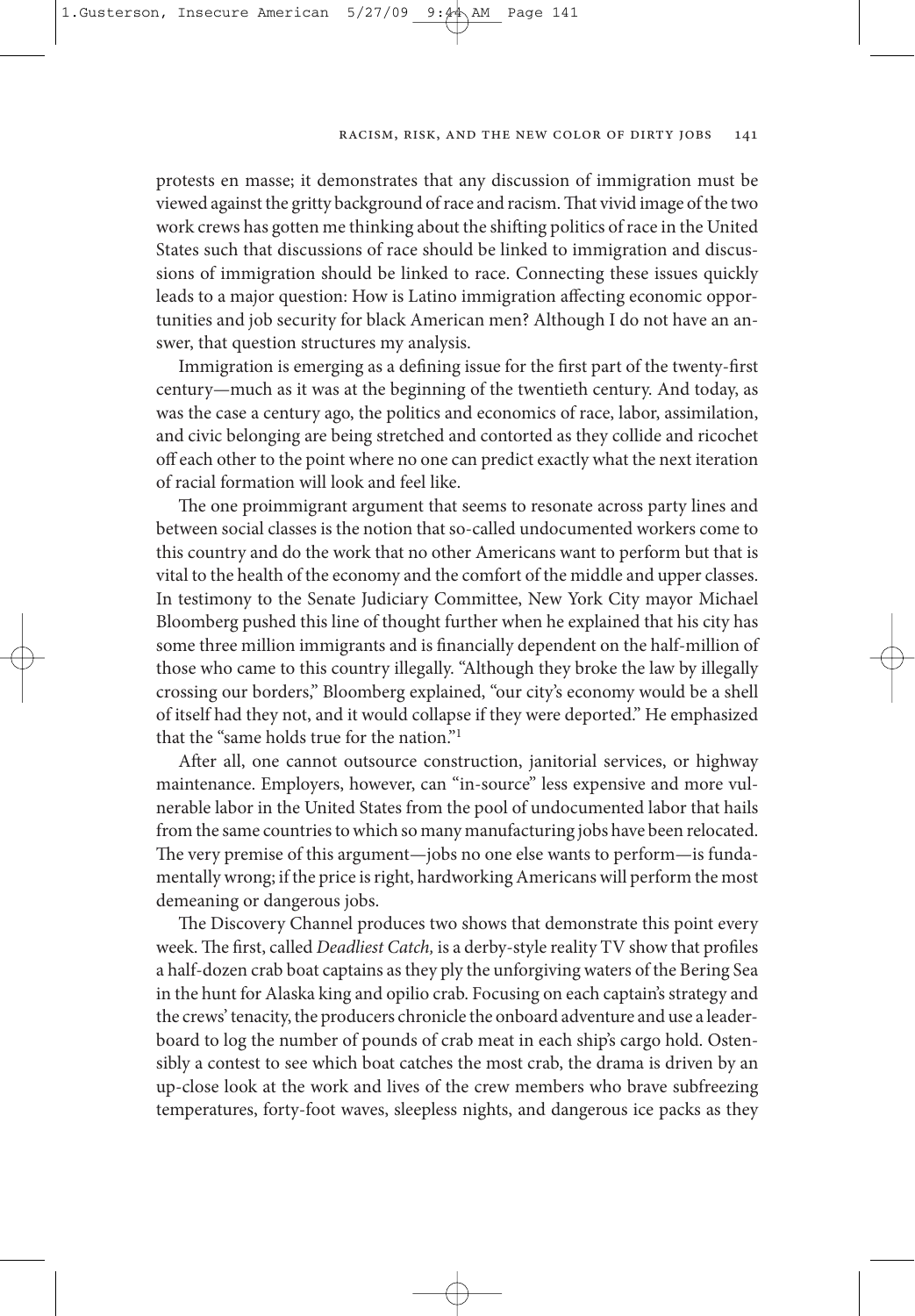"set the pots" and haul unwieldy steel cages from the bone-chilling sea. The producers worked hard to create television drama out of dropping, setting, and hauling seven-hundred-pound pots day after day, night after night; sometimes the pots were teeming with crab, often they were not. There is an almost 100 percent injury rate, and 80 percent of the on-the-job fatalities result from drowning; fishing for Alaska king crab is a mind-numbing, miserable, and dangerousjob, but a deckhand can earn up to \$50,000 in just a few months of work. Despite the rough-andtumble mix of cowboy and maritime culture on deck and in the galley, it's a job no one wants to do. The reward, however, outweighs the risk of literal life and limb for these working-class men.

The second show, Discovery Channel's Dirty Jobs, is hosted by Mike Rowe, the good-natured Hollywood hunk from Baltimore who made his name hawking jewelry on QVC. The show purports to "honor" workers who perform often-unpleasant jobs that "make your everyday life easier, safer—and often cleaner." The hook is the affable host making a fool of himself as he makes a bigger mess out of a dirty job that demands some level of skill and experience. The real hook, however, is the viewer imagining his or herself cleaning blood, guts, and all forms of human remains off the walls and ceilings of crime scenes for a starting salary of \$35,000, or performing the task of a full-time Porta Potty cleaner, who can earn up to \$50,000 a year. As many game and reality shows attest, Americans will do virtually anything for money—the right amount of money. What is unique about these Discovery Channel broadcasts is that they demonstrate that many Americans will perform dangerous, gross, or demeaning work for the right amount of cash and that there is virtually no job out there that documented workers are unwilling to take on. Although it's obvious, it is worth repeating: like the immigrants before them, undocumented immigrants to the United states today are willing to take jobs no other Americans are willing to do for such low wages. This is a complex issue, of course. Immigrants are not necessarily "willing" participants in this process and are forced to take these low-paying jobs, often struggling to survive in the United States while sending remittances to loved ones and dependents. further complicating this dynamic is the idea that the American worker is entitled to high wages or higher wages than undocumented workers. I do not want to imply that documented workers will work only for high wages or to imply that they will not get off their lazy butts unless they "get paid." Countless people labor hard every day for unfair wages, and many documented and undocumented workers do the jobs no one wants to perform, not because they want to, but because they are forced to perform those jobs for meager wages to survive. Rolling back the hard-fought struggle for safe working conditions and a living wage, employers who desire or need low-wage workers fuel the cycle of insecurity, inequality, and instability of work.

This is a tricky essay. I want to connect the immigration of undocumented workers in the United States to the enduring plight of poor black men without sound-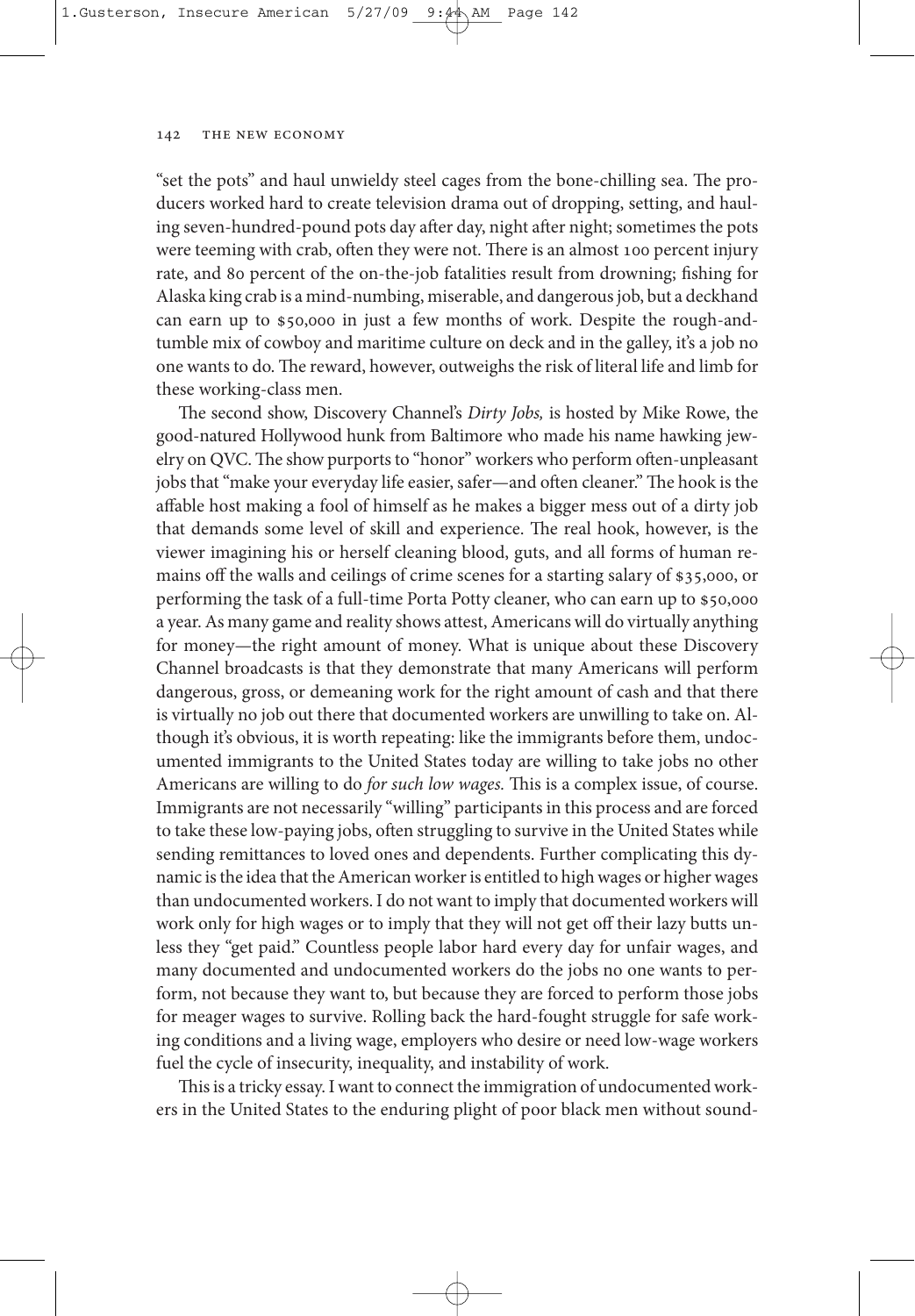#### Racism, Risk, and the New Color of Dirty Jobs 143

ing racist, xenophobic, sexist, or reactionary. I want to highlight the facts but also explain an important connection between new forms of immigration, the continued plight of poor black men, and ultimately new constructions of race in the United States. Like those two crews, poor black men and poor undocumented immigrants in the United states may be on different sides of the highway, but they are doing the same work. Both are being used to perpetuate inequality, making the American Dream a nightmare in the United states and enabling all Americans to feel more insecure.

As some of the old men in the barbershop would have it, there is a conspiracy to lock up poor black and brown citizens and recruit illegal aliens to this country to take the few jobs left that poor blacks, Chicanos, and Puerto Ricans performed before most of those jobs went overseas. In North Carolina, they often point to such industries as textiles, chicken processing, and construction, whose workforce was filled by black people but now is largely drawn from relatively new foreign-born Latino immigrants. They bemoan the fact that jail, the military, and Wal-Mart seem to be the only real options available for many black people in America. On the other hand, they are also quick to point to a perception that young black men must take on more responsibility—showing up to a job on time, paying child support, treating women with respect, and not getting caught up in the drama of the streets. This personal-responsibility narrative by these old heads, however, is often tempered with the idea that the legacy of racism is as salient a barrier to success today as it has been in the past.

It is sometimes tough to argue complexity and nuance with these organic intellectuals or barber-pole philosophers. As they see it, the facts and common sense drive interpretation, and some light-skinned professor from Duke University is not going to change their minds. I trust their instinct and observations and value their collective wisdom. These ideas, however, are also held in conjunction with the understanding that the newest population of lower-skilled workers can provide a real opportunity for African Americans. No longer relegated to lowest rungs of the workforce, some black Americans can leverage their proficiency in English, citizenship, and cultural competence—cultural capital—to climb their way up and into more stable livelihoods.

This pattern of upward mobility is particularly apparent among the jobs on Duke's academic campus that do not require a college degree. for example, virtually all of the bus drivers are black men, while the housekeeping staff is made up of mostly black women. The big distinction is with the positions that are contract labor. Some of the food service employees are employees of the university; these are mostly black Americans, the majority of whom are women. On the other hand, even more food service workers are employees of the vendors who have won contracts with the university. The majority of these employees are Latinas. There is a similar pattern with the groundskeeping staff. The university employees are mostly black men who man-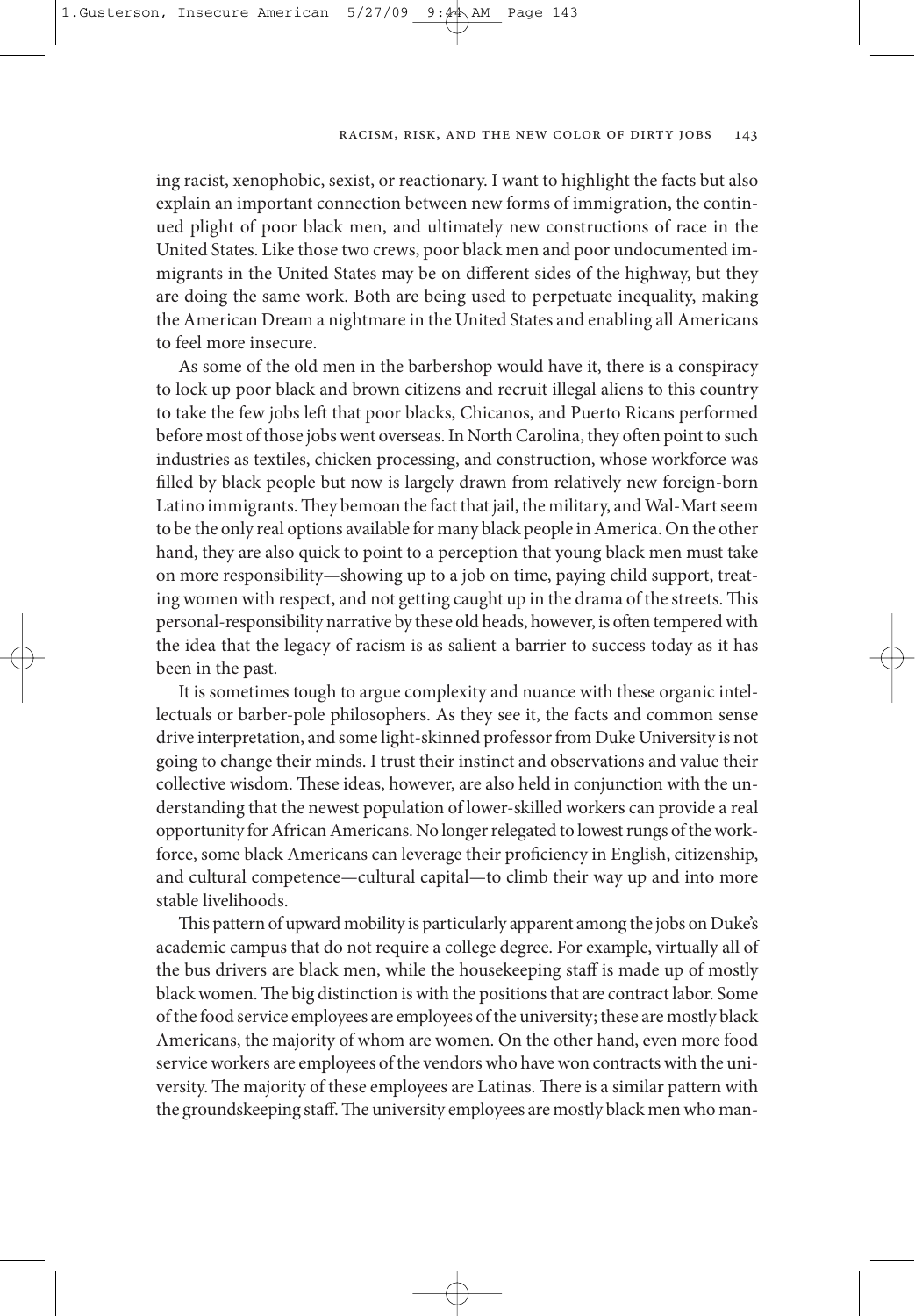age the day-to-day keeping of the grounds but serve in a supervisory role when the big landscaping jobs are needed right before alumni weekend and graduation. The university contracts these jobs out, and teams of spanish-speaking men descend on the campus to pull weeds, mow lawns, plant flowers, and erect the ubiquitous white tents on the manicured lawns of Duke's west campus. With high-fidelity sound systems and high-powered air conditioners, these climate-controlled mobile fundraising units are torn down as fast as they are put up, and the latino groundskeepers are gone until the next big job.

Even though Duke's hourly wages are notoriously low, the health care, retirement, and college tuition reimbursement plans are generous. Even the old men in the barbershop will concede that a black citizen has a better chance than an undocumented worker of getting an entry-level job at a university, the Transportation securityAdministration, or fedEx, or an array of the "good jobs" that have emerged as the service industry has eclipsed the "good jobs" in manufacturing. But they are also quick to point out that individuals have to show up for work, be on time, and learn that being ordered to perform menial tasks for minimum wage is not a form of disrespect. This sentiment echoes the famous words penned by African American labor organizer A. Philip Randolph: "Service is not Servitude." Or is it?

My argument in this essay is that the flow of undocumented immigrants to the United states is a component of globalization that is having a rather large impact on poor, undereducated black men—but most people don't notice. Globalization is changing the shape of racial constructs in the United States. Obviously, it is changing demographics, but it is also changing the terms and conditions of race itself.

The construction of race and the articulation of racism are intentional—not to the point of a conspiracy, but often efforts are concerted or work in concert to orchestrate the way ideological precepts bolster financial interests and partisan politics affect material conditions. Although George fredrickson turns to biology to help identify these dynamics by explaining that "racism is a scavenger ideology," Derrick Bell is more blunt and simply callsrace "an indeterminate social construct that is continually reinvented and manipulated to maintain domination and enhance white privilege."<sup>2</sup> In this essay, I address some of the collateral damage and development or unintended consequences that have affected African American communities in the United States in a post-9/11 era, when the agents of the most virulent and explicit forms of racism in the United states target "Arabs" and "immigrants." yet African American men have not made meaningful material gains during the last decade, even though new groups have joined the ranks of the most feared in America. There has been a noticeable rise in prejudice and anxiety regarding latino immigrants, Arab Americans, and gays and lesbians in the United states; according to the Christian Science Monitor, an actual increase in violence against members of these groups has coincided with the harsh public discourse around gay marriage, terrorism, and immigration.<sup>3</sup> Nevertheless, black Americans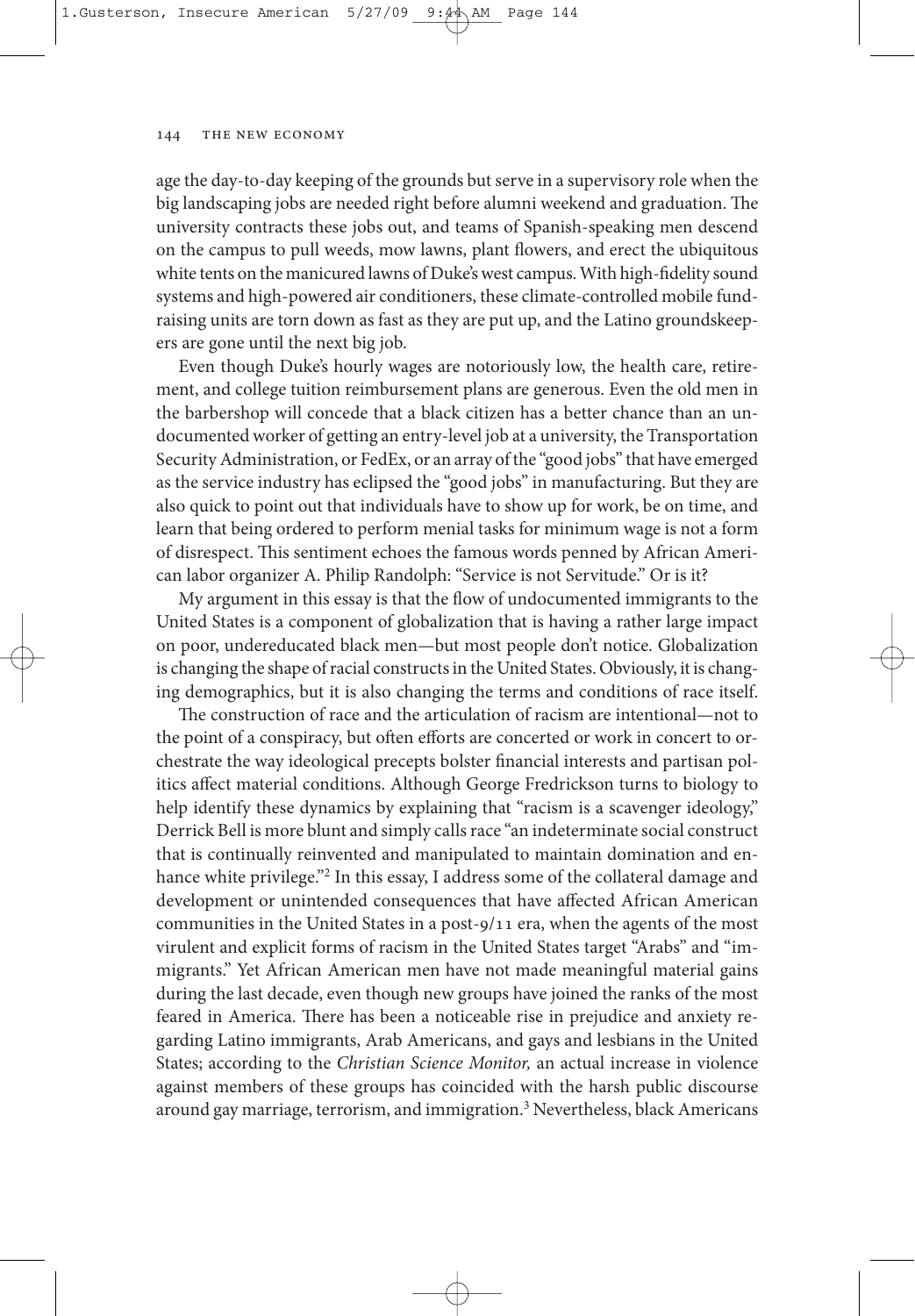still lead the fBI's hate crime statistics in terms of being targeted for such crimes, and "anti-Jewish" hate crimes are six times higher than are "anti-Muslim" crimes, according to the figures for 2007. 4

There is a sense, however, within some segments of black communities that African Americans should catch a break because they did not bomb the World Trade Center, the Murrow federal Building, or Centennial Park. Black people are not responsible for the bombing of abortion clinics, the torching of churches, or the rash of school shootings; and, although John Allen Muhammad and lee Boyd Malvo, charged with the so-called Beltway sniper attacks, are black, African Americans are rarely, if ever, depraved serial killers. Okay, there was Colin Ferguson too.

This sentiment is perhaps best voiced by the peripatetic comics who work the circuits of comedy clubs that cater to black audiences. In the immediate aftermath of 9/11, ethnographer lanita Jacobs-Huey engaged in fieldwork at these sites and wrote a provocative article titled "'The Arab Is the New Nigger': African American Comics Confront the Irony and Tragedy of September 11." She captured this peculiar view well:

The "Arab or Middle Easterner as the new nigger" theme echoed like a riff in many urban comedy rooms. Comic/actor "D.C." Curry remarked at the Ha Ha Café, "It's a good time to be Black. If you ain't got no towel wrapped around your head, your ass is in the game!" Glenn B. speculated that "good things come out of bad things," since racists now deflect their hatred from Blacks to people of Middle Eastern descent. At the Comedy store, he reported meeting a skinhead in the post office who sought to reassure him by saying, "We don't hate you. We hate the Arabs." similarly, "A.C." acknowledged that, while the national tragedy was "messed up," it had fortuitous consequences as well. He told a crowd at Mixed Nuts, "I haven't been a nigger for a month! Everyone's like, 'Hey Brother!' "5

Although the comedians relished exaggerating this sentiment, they graphically portray how members of one racialized minority might hope for a bounce in the polls as another group falls from grace. A similar situation occurred with Chinese Americans after the government of Japan bombed Pearl Harbor and the United States declared war.

Even before the mass migrations in the 1840s, Chinese people in America were very much despised and persecuted. It got so bad that in 1882 the federal government banned Chinese immigration altogether. Japanese immigrants and their children were often viewed more favorably. After the bombing of Pearl Harbor in 1941, however, Japanese Americans went from model minority to a pariah caste.

Although there was little evidence and no provocation, President franklin D. Roosevelt succumbed to fear and issued Executive Order 9066, which forced U.S. citizens, against their will and with no formal charges, into fortified but makeshi assembly centers before they were loaded by train and convoy to remote intern-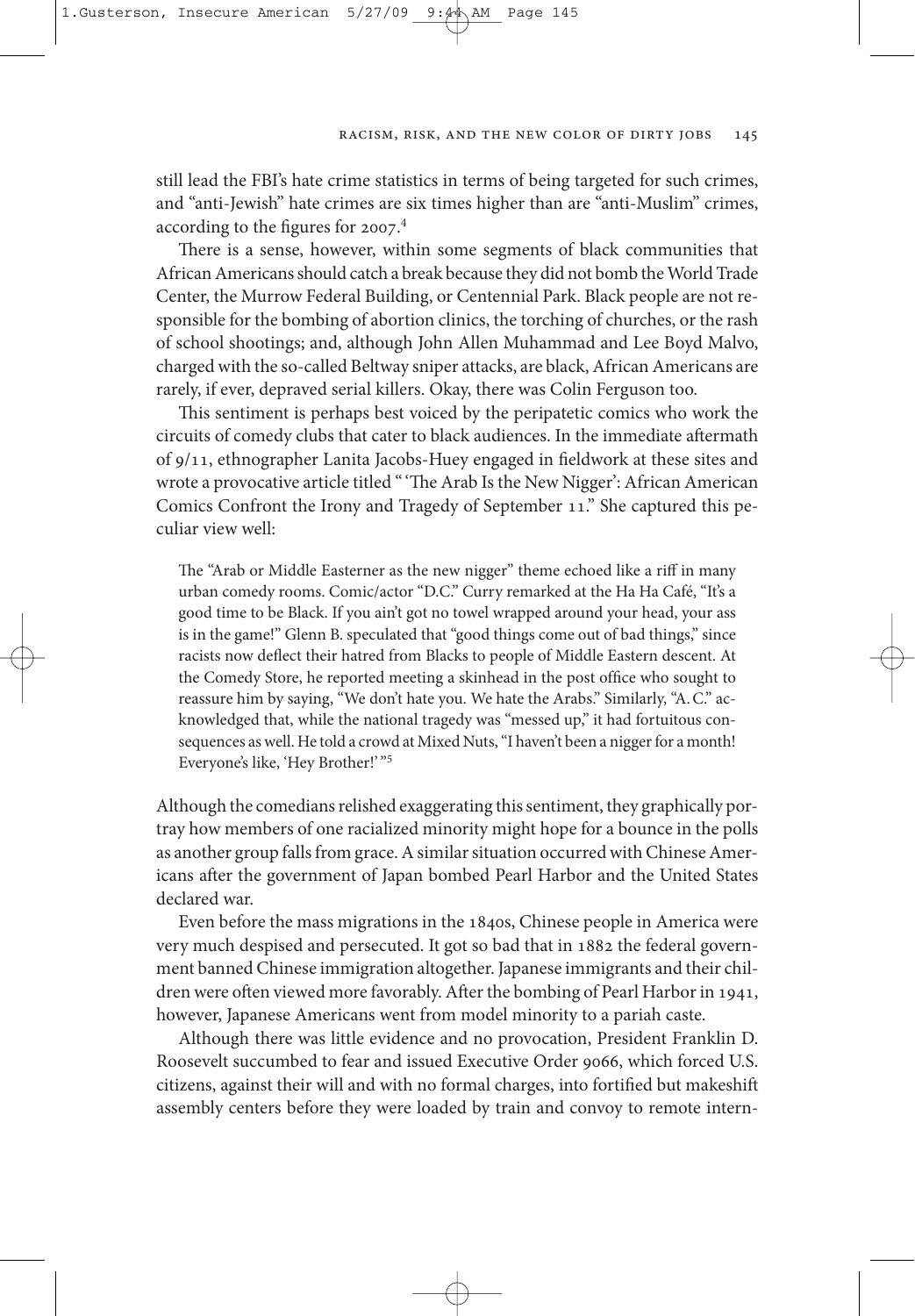ment camps. Approximately 120,000 men, women, and children were incarcerated with no due process and were forcefully removed from their friends, businesses, and homes. They were first "processed"—tagged, labeled, and contained—and then trucked to various camps. Descendants of Italians and Germans in America, however, did not face a similar fate, nor were they perceived as an imminent threat in the same way. Just as important, Chinese Americans began to be viewed in a more positive light, and in 1943 Congress passed the Magnuson Act, which repealed the Chinese Exclusion Act, creating quotas for Chinese immigrants and making provisions so Chinese immigrants could become citizens. from zero to hero. Black Americans, however, have not received any legislative compensation for their historic suffering and have only witnessed affirmative action programs erode in the post-9/11 era. It appears that the comics' hope for some positive unintended consequences never materialized.

## tHE BEst AnD Worst of tIMEs

In many respects, the cliché about the best of times and the worst of times rings true as black people in the United states experience a new century and as the oncerigid color line, like many postmodern iterations of previously starkly delineated entities, has become blurred, globalized, and, well—more flexible.

Every year, the National Urban League publishes a book-length report titled The State of Black America. Chock-full of doomsday statistics tempered by rays of hope, it documents how African Americans are faring compared with their white counterparts. The venerable civil rights organization's team of social scientists compiles various measurements and findings into what they call "The State of Black America's Equality Index," which compares the conditions between blacks and whites in economics, health, education, and social justice. Researchers assign whites a weighted index value of 1, and the index measures the equality gaps or disparities between blacks and whites; or, in the case of civic engagement, it demonstrates that members of African American communities are generally more involved in civic society than whites. Numerous subindexes contribute to this overall index, which in 2006 stood virtually unchanged from previous years at  $0.73$ . The dizzying array of graphs and charts is not broken down by region, but many metrics are broken down by age, educational attainment, and other subcategories in an attempt to identify or capture the disparity within particular segments of black communities. Although it is not the Urban league's intent, one could interpret the myriad of charts in The State of Black America to demonstrate that black people generally share a racial identity, a history, a heritage, and a sense of civic responsibility but little else. The report actually documents very different life experiences of black people that too often turn on class and educational attainment. For example, in the category "labor force Participation," the Urban league pegged that index for black people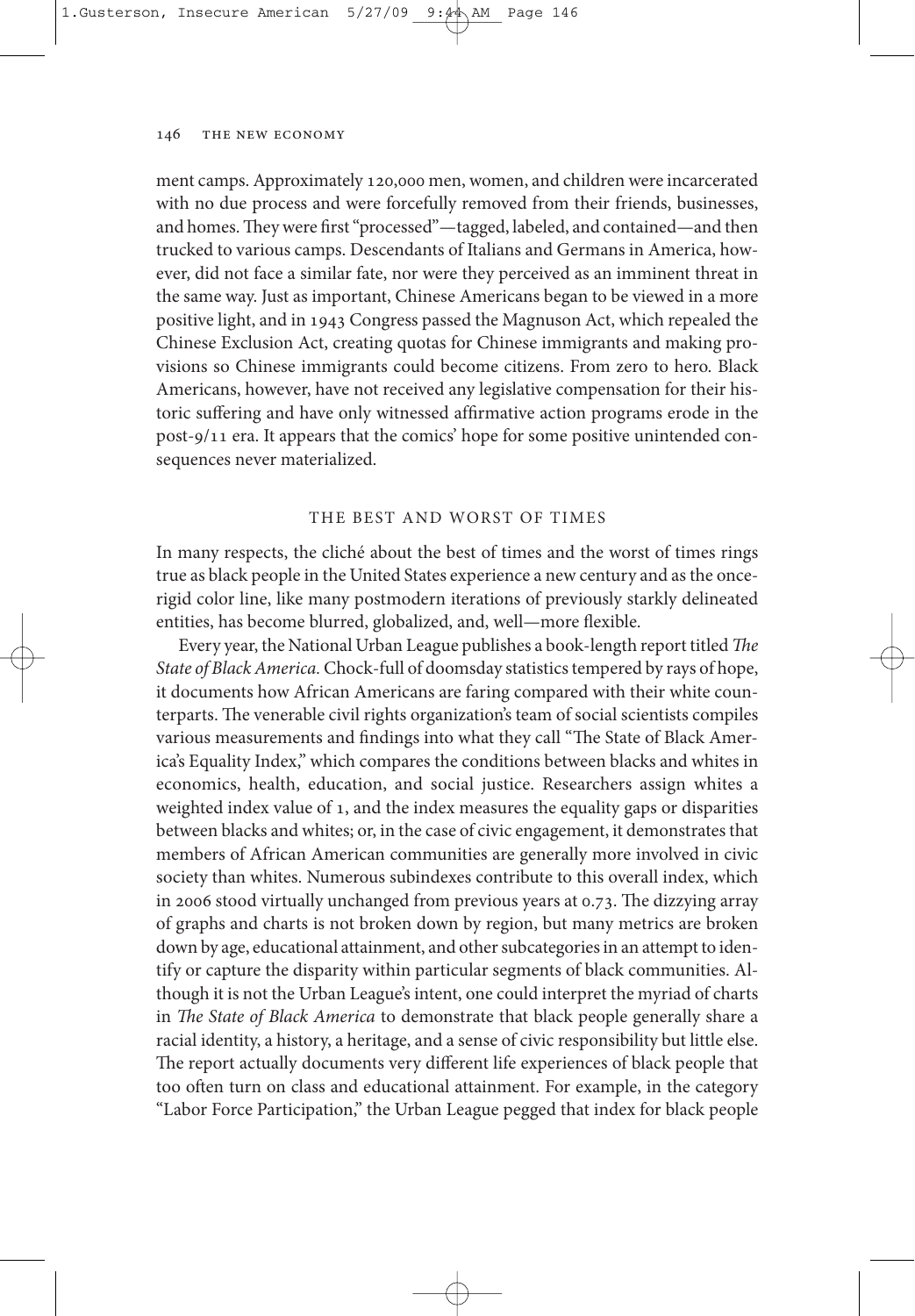at 0.98 overall, but for black people over twenty-five years of age with less than a high school education the number dropped to 0.86. looking closely at the labor force participation category, which does not account for wage disparity or job channeling, one finds an interesting pattern and a trend that has been gaining traction for years. Educated black people are doing bettertoday than ever, and less educated blacks, especially men, are doing very poorly.According to the Urban league's 2006 report, black high school graduates are indexed at 1.09; those with some college at 1.07; those with an associate's degree at 1.03; and college graduates at 1.06. In short, according to the Urban league, thosewho graduate from high school can findwork and participate in the labor force at a rate equal to, even a hair better than, their white counterparts. 6

other positive indicators include home ownership in the black community, which is at an all-time high, though blacks experience twice as many mortgage denials. The number of blacks owning their own businesses is also at an all-time high. The U.S. Department of Commerce announced in April 2006 that between 1997 and 2002 black business ownership was up 45 percent and revenuesforthe nation's 1.2 million black-owned businesses rose 25 percent to \$88.8 billion. It is important to note that 1.1 million black-owned businesses are sole proprietorships with an average annual revenue of \$25,000.7

While revenues for black business are up, teen pregnancy in black communities is down, way down. The Centers for Disease Control and Prevention (CDC) has reported that its most recent data show a continued decline in the teenage birthrate to historic lows, with the sharpest drop in births for African American teens. Overall in the United states, the teen birthrate declined by 30 percent over the past decade, but the rate for black teens was down by more than 40 percent. for young black teens (fifteen to seventeen years of age), the number of live births was cut in half from 1991 levels. 8

Although respected studies produced by the Urban Institute and the Manhattan Institute report that there is roughly a fifty-fifty chance that a black student entering high school will receive a regular diploma in four years, the U.S. Census Bureau confidently reported that"the proportion of both Blacks and non-Hispanic Whites who had a high school diploma reached record highs at 80 percent and 89 percent, respectively in 2003" and that the gap between the proportions of whites and blacks who had diplomas was getting smaller and smaller. <sup>9</sup> Echoing these findings, the Journal of Blacks in Higher Education (JBHE) reported that "the percentage of African Americans ages 20 to 24 who have completed high school or successfully passed a high school equivalency examination is now almost equal to the rate for whites."<sup>10</sup>

The JBHE has developed an overall index of racial parity that is very similar to that of the Urban League. The *JBHE* calls it the "Black-White Higher Education" Equality Index" and updates it quarterly. For the spring of 2006, the journal reported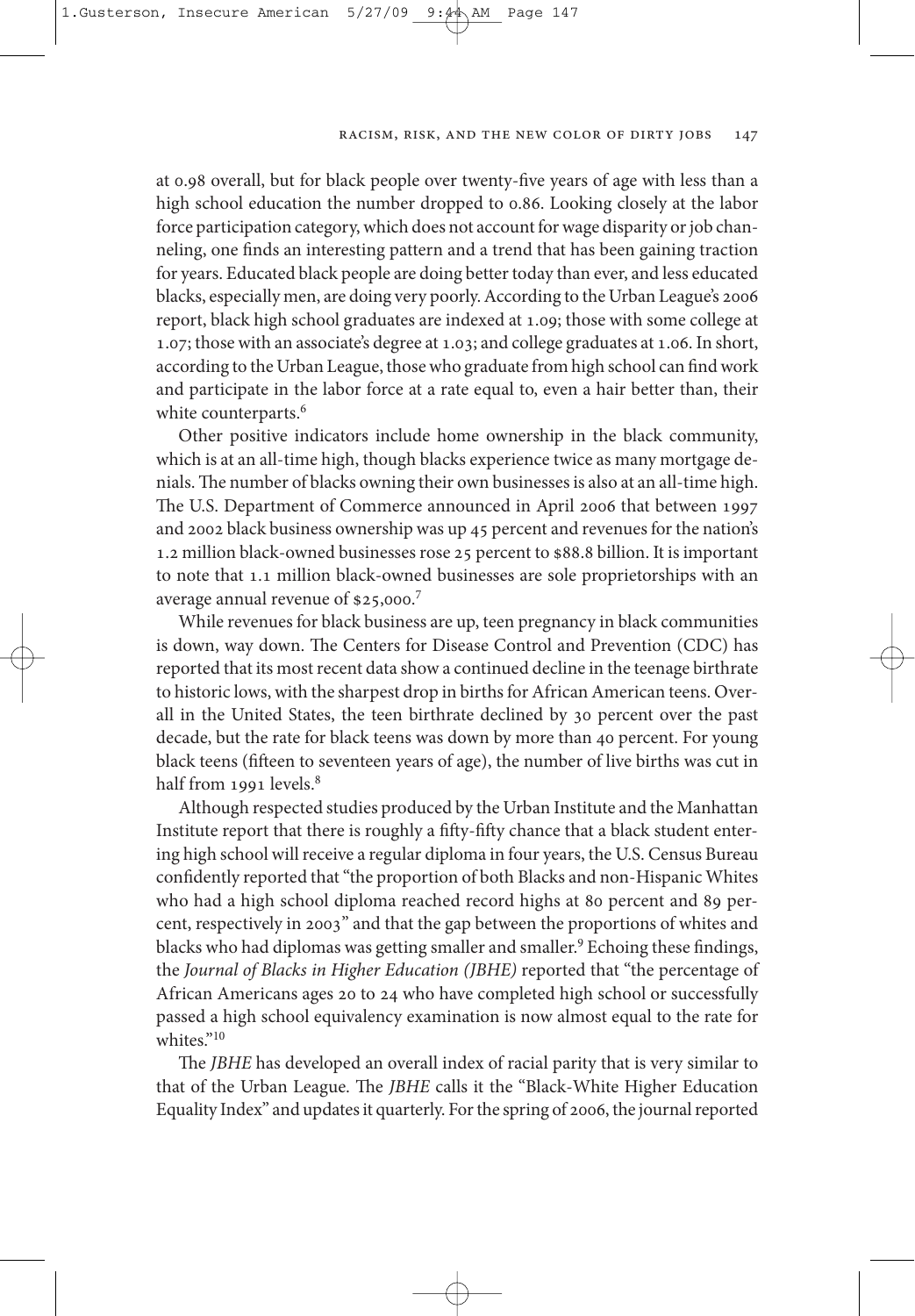that its equity index was at its highest level ever-73.6 percent: "An Education Equality Index reading of 100 percent is the JBHE's Holy Grail. This would mean for the most part that blacks had reached parity with whites in all important measures of presence and achievement in higher education."11 Pushing its index to its highest level ever, the journal reported, were the record numbers of black students enrolling in graduate and professional schools and the record number of blacks who have received a GED or a high school diploma.

finally, the number of African American homicide victims has also been cut almost in half in the last fifteen years. The FBI reported that in 1991 the number topped at 12,296 but that by 2003 the number had dropped to 6,912.<sup>12</sup> From a variety of different sources and perspectives, it appears that black people have been doing relatively well in recent years, with home ownership, educational attainment, labor force participation, and business revenues going up while teen pregnancies and homicides have been going down.

The Urban League has a specific policy agenda and often highlights the negative to leverage its position to effect much-needed change. In the wake of Hurricanes Katrina and Rita, which laid bare the stark reality of the vulnerable poor, the Urban league focused on the economic disparity that persists between blacks and whites in the United States, noting that the median net worth of black families was \$6,166 compared with \$67,000 for white families and that median income was \$34,369 for black families and \$55,768 for white families. When it comes to health and welfare, the state of black America is dire; as reported by the Urban league, a black person is ten times as likely as a white person to have HIv/AIDs, twice as likely to have diabetes, and five times as likely to die of homicide. In the same report, the Urban League invited Marian Wright Edelman, president of the Children's Defense Fund, to help interpret some of the data. Her sobering but eye-opening essay recounted that in 2006 a black boy in kindergarten had a 1 in 3 chance of serving a sentence in prison during his lifetime and that today 580,000 black males are serving prison sentences, whereas fewer than forty thousand black students earn bachelor degrees each year. The homogeneous "black community" or metrics that aggregate data to give a picture of the putative "black family" are dangerous reifications that flatten the cross-cutting ways class, gender, sexual orientation, age, region, occupation, and a myriad of other factors can affect individuals, families, and entire communities.

## BEInG A BlACK MAn

These types of negative findings documenting the plight of black people have always been grist for news media and foundations. Recently, however, the focus on young black men has eclipsed the more positive findings, as well as the dire straits of the many poor blackwomen, children, and elderly.In March 2006, Erik Eckholm wrote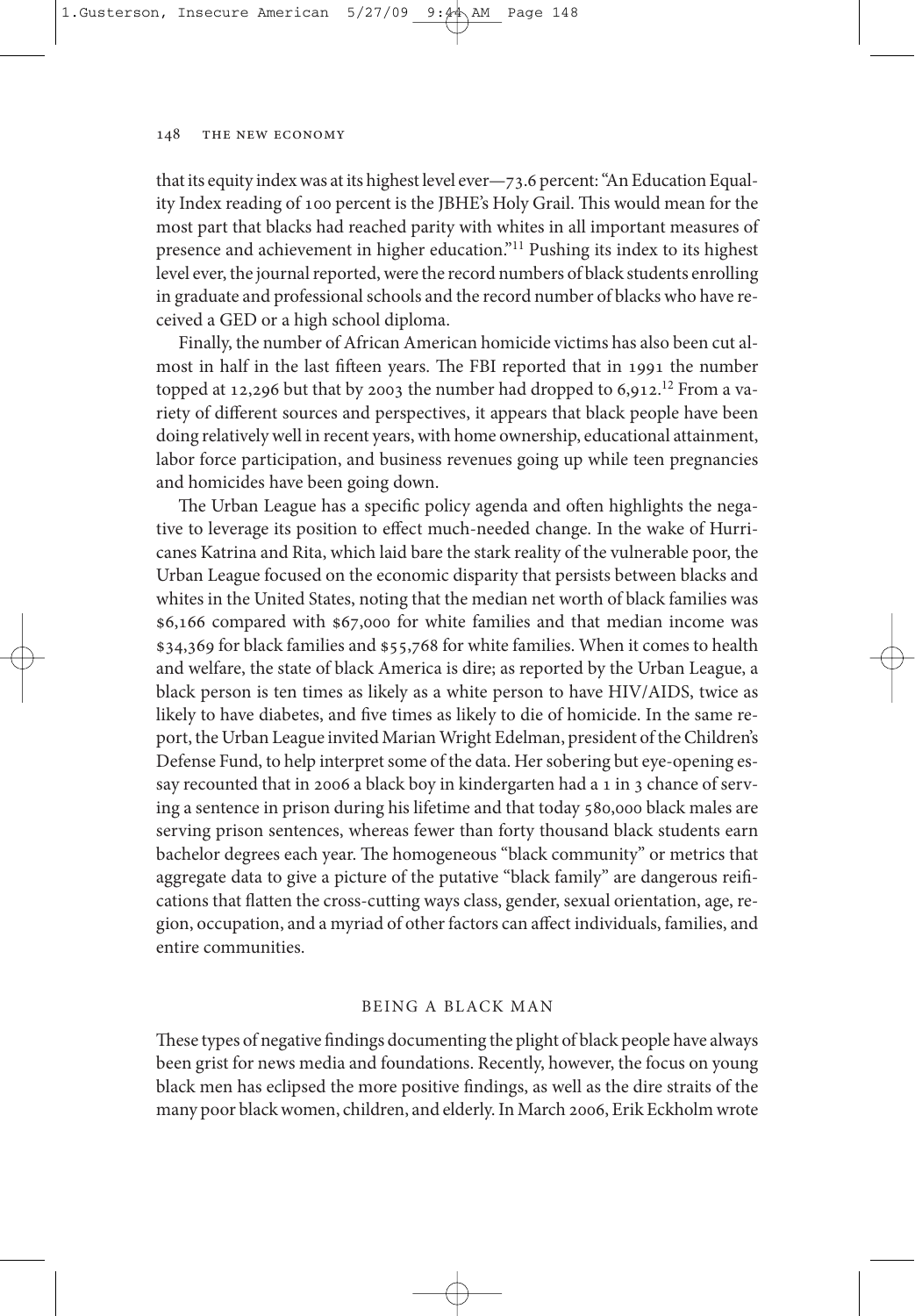a New York Times article entitled "Plight Deepens for Black Men." Eckholm reviewed several recent studies that underscore the grim prospects of undereducated black men between twenty and thirty-nine years of age.<sup>13</sup> Each study, Eckholm explained, paints a grim picture of black men in America and points to the usual suspects jobs, education, and incarceration. Culling the data, Eckholm reported that in 2000, 65 percent of black male high school dropouts in their twenties were jobless and that by 2004 that number had grown to 72 percent, compared with 34 percent of white and 19 percent of Hispanic dropouts. Although the growth of the black middle class and the shrinking prospects of the "truly disadvantaged" in a deindustrialized economy are not new, they continue to be newsworthy. And as anyone who regularly attends college commencement exercises knows, it is vividly apparent that black women are faring better than black men. The reasons are complicated but rooted in a history of whites' anxieties over threats that they see black men as embodying.

White people have always had more intimate access to black women, their labor, and their bodies, while black men's labor and bodies have been viewed as threatening since Reconstruction. What has changed in the era of Colin Powell and 50 Cent, Barack Obama and LeBron James, is the notion that somehow racism and simply being a black man in America is no longer the barrier to success it used to be. Even if one had it hard growing up, with a little luck and a lot of pluck, one can parlay an up-from-the-ghetto narrative into a successful career as a rap artist, a colorful bad-boy backstory for a successful athlete, or a hard-work-anddetermination bio for a politician. The fact that Barack Obama sits in the Oval office compounds these dynamics, because racial barriers and discrimination are now surmountable and with hard work and determination anyone can become president of the United States. The problem with the luck-and-pluck narrative is that it belies the fact that black boys and black men are systematically discriminated against in school and in the workforce. More important, systemic and institutional racism gives way to individual shortcomings as the main reason black men don't succeed at rate they should. The problem with the luck-and-pluck narrative is that it belies the fact that black boys and black men are systematically discriminated against in school and in the workforce. I do not want to discount the systemic sexism and racism that continue to be leveled against black women or to downplay the collective triumphs and sorrows that so many black women experience as they stake their claims to the American Dream. But the life chances for young black men and young black women today are quantitatively and qualitatively different; in the words of Ron Dellums, longtime congressional representative and the mayor of oakland, the schools, low-wage workforce, and prison system are "grinding young men of color up like glass."

In response to the spate of new studies on black men, as well as the widely circulated Eckholm article in the New York Times, the Washington Post ran a series of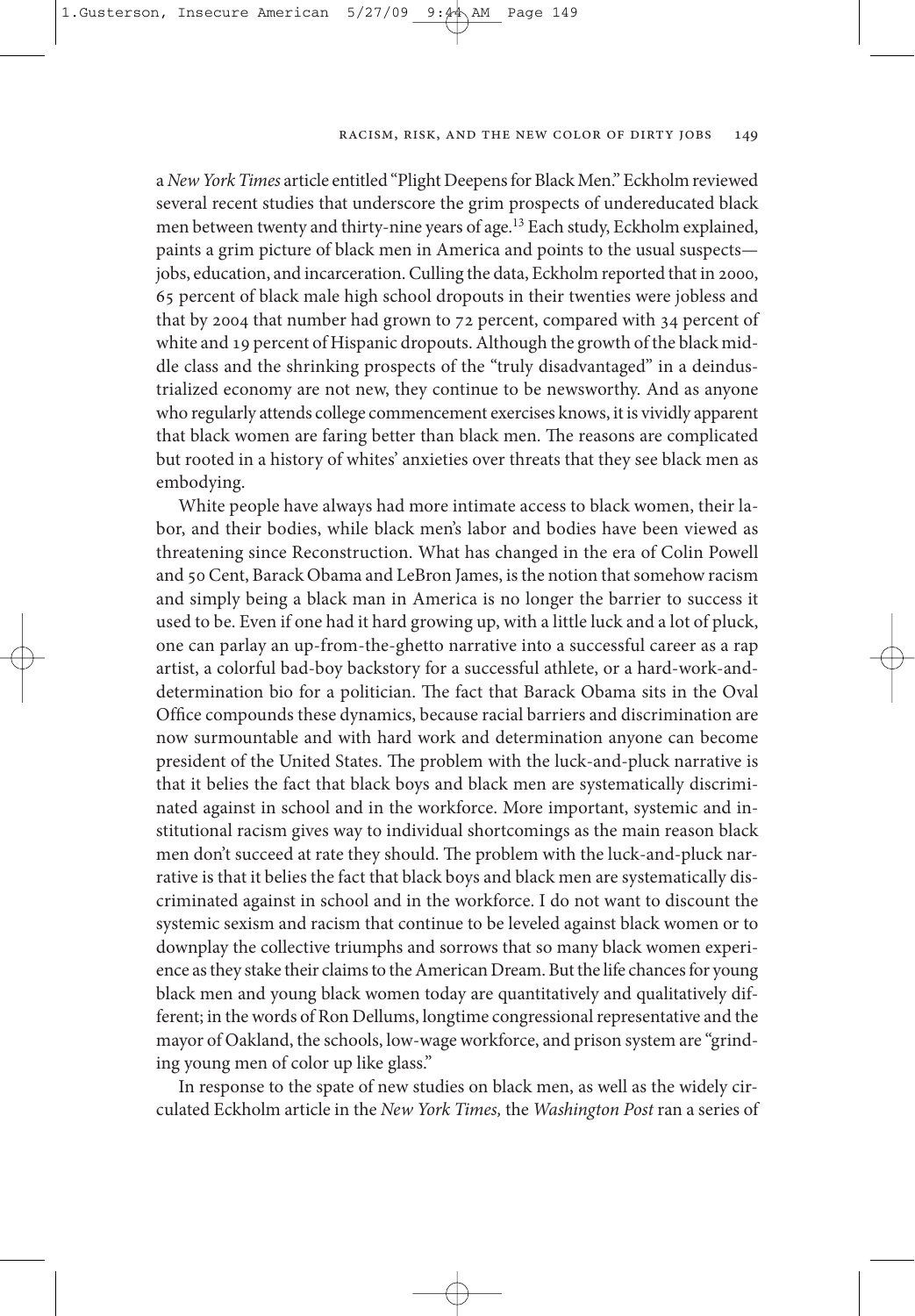articles simply titled "Being a Black Man." To accompany the series, the Post launched an interactive Web site and partnered with Harvard University and the Kaiser family foundation to conduct a comprehensive survey and host a high-profile forum.

The long-running series detailed the findings of the survey as well as profiling the lives of several black men and boys. One of the most popular articles documented the Herculean efforts of Jachin Leatherman and Wayne Nesbit to become the valedictorian and salutatorian, respectively, of Ballou High School's class of 2006. The Post journalist V. Dion Haynes described in detail how these young men successfully navigated the perilous halls of a school "tinged with every headline and grim event that has given it a reputation as one of Washington's worst and most dangerous high schools."14 In a noble attempt to put a positive spin on grim statistics, the Post described how both boys had won scholarships to attend elite private high schools in suburban Maryland but had declined the offers and decided at the end of junior high school to make "a private pact with each other that by the time they graduated from high school, they would have made Ballou a better place to be young, black and male."<sup>15</sup>

To underscore the odds faced by these two handsome kids who excelled in the classroom and on the gridiron, the Washington Post trotted out the grim statistics to paint a bleak picture: African American males have the lowest reading and math proficiency levels of any group; black boys represent only 8.7 percent of the nation's public school enrollment, but they make up 23 percent of students suspended and 22 percent of those expelled—the largest for any group; only 45 percent of black boys receive high school diplomas within four years, compared with 70 percent of white boys; and, finally, black boys are overrepresented in special education programs.

What the Post did not mention, but the January 30, 2006, cover story of Newsweek did, is that "by almost every benchmark, boys across the nation and in every demographic group are falling behind.In elementary school, boys are two times more likely than girls to be diagnosed with learning disabilities and twice as likely to be placed in special-education classes. High school boys are losing ground to girls on standardized writing tests. The number of boys who said they didn't like school rose 71 percent between 1980 and 2001."<sup>16</sup> To properly conceptualize the Post's bleak picture, one must add racism, economic disparity, and failing schools to this troubling overall trend. Additionally, when one considers the high levels of lead, mercury, and other neurotoxins disproportionately contaminating black neighborhoods, it is no wonder that too many black boys begin to fall behind by fourth grade and that many begin a downward spiral toward dropping out of school.

By articulating the all-too-American narrative of triumph in the face of adversity (a running theme throughout the series), the Post simultaneously articulated a seductive counternarrative; if these two boys can do it, there must be something wrong with the others who are bedeviled by gang violence, shackled by poverty, or mired in despair. Without the barriers of Jim Crow and explicit racism, the implied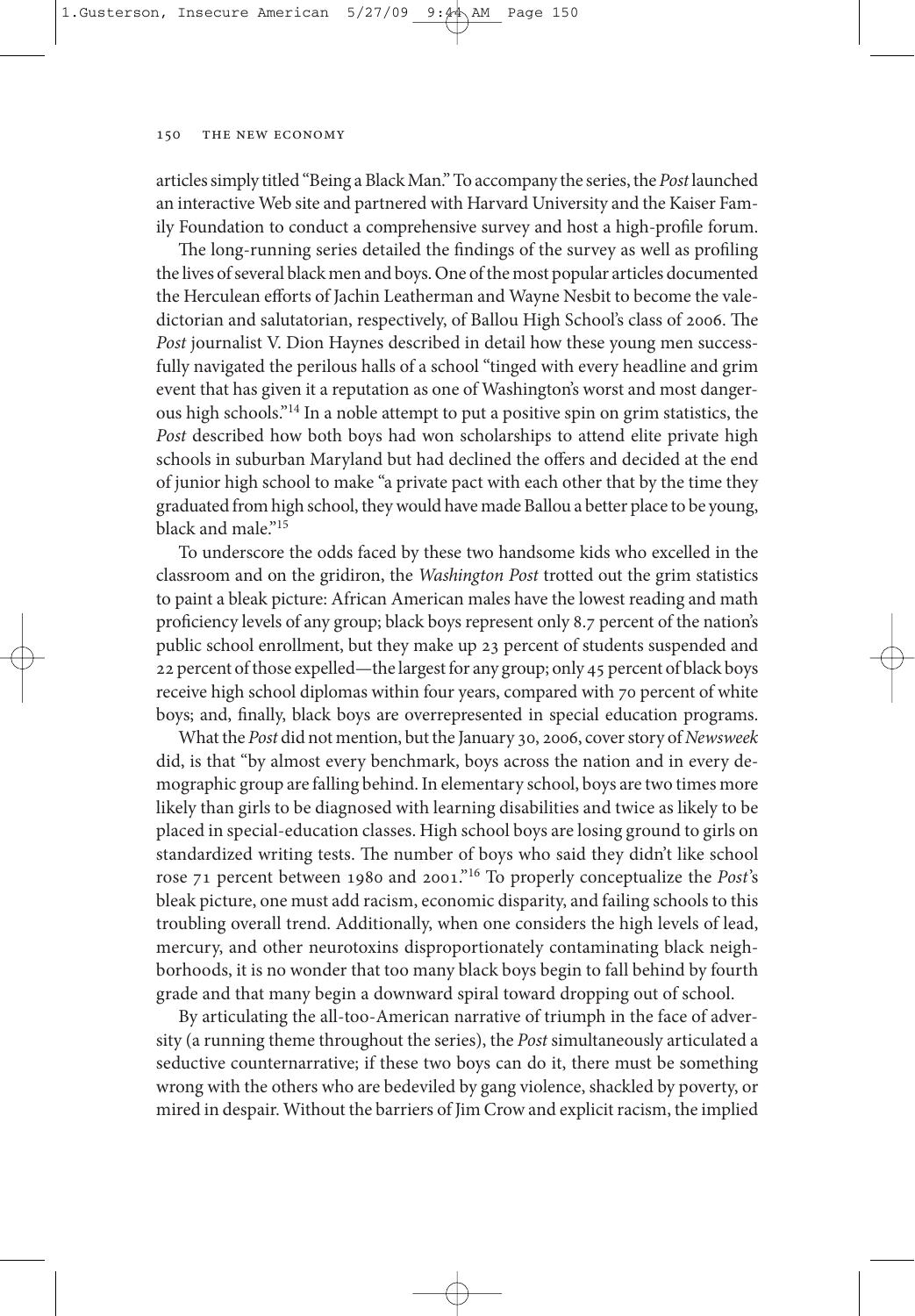#### Racism, Risk, and the New Color of Dirty Jobs 151

narrative goes, these others must have bad brains or bad behavior—and both explanations were routinely referenced in one way or another at that star-studded forum hosted by the Washington Post and the Kaiser family foundation, where both Wayne Nesbit and Jachin Leatherman were greeted by thunderous applause and received well-deserved accolades from the likes of Bill Cosby, Ron Dellums, and Alvin Poussaint.<sup>17</sup>

Although the bad-brains narrative was muted compared with the bad-behavior discussion, Alvin Poussaint raised the specter of biology. Citing a Yale Child Study Center report, he explained that twice as many black children as white children were expelled from preschool and that nine out of ten of those black children were boys. He posed questions: "Is racial profiling happening at three and four?" "Or, is it something that has to do with the Black family?"18

Citing high rates of aggression, violence, attention-deficit disorder, and dyslexia, Alvin Poussaint actually said that many, many more black boys than black girls are "mentally handicapped" or "retarded." "Is something happening prenatally?" he asked, but he quickly turned his attention to the role of single mothers and parenting and focused on high levels of child abuse, neglect, and the overuse of corporal punishment on boys, explaining that research shows the more you beat them, the angrier they get. Downplaying the role of white racism or anything else, he placed the responsibility for what he perceived as an epidemic of bad brains on black women the mothers—concluding simply that "it is not totally natural for them" to raise boys.<sup>19</sup>

Although the scholars, politicians, and celebrities at the forum often cloaked these easy answers in sophistry, the Post readers who responded online were straightforward. for example, Bazeyi Hategekimana concluded that in the absence of "the usefulness, the accuracy, and the scientific value of IQ theory, What I can say is: 'Give me a break.' "<sup>20</sup> He implied what many people think: the success or failure of young black men is the personal responsibility of each individual, and each individual has the capacity to achieve and be meritorious. This popular luck-andpluck line of thought, however, does not account for the complicated racism generated at the intersection of American desire for conspicuous consumption, the lowwage workforce, failing schools, thriving prisons, crippling poverty, and the disrespect that comes from systematic and debilitating racial discrimination.

Although most of the reader responses to the Washington Post complimented the editors for addressing such a thorny problem head-on, many people tried their hand at armchair sociology and amateur anthropology, sharing their own explanations for the dire conditions confronting black men. As on many other interactive blogs, some posts were very sophisticated, while others were just banal. In the collective effort to identify cause and effect, one of the most popular approaches wasto give a nod to racism, yet employ the rhetoric about an individual's personal responsibility to engage in good behavior and suffer the consequences of bad decisions.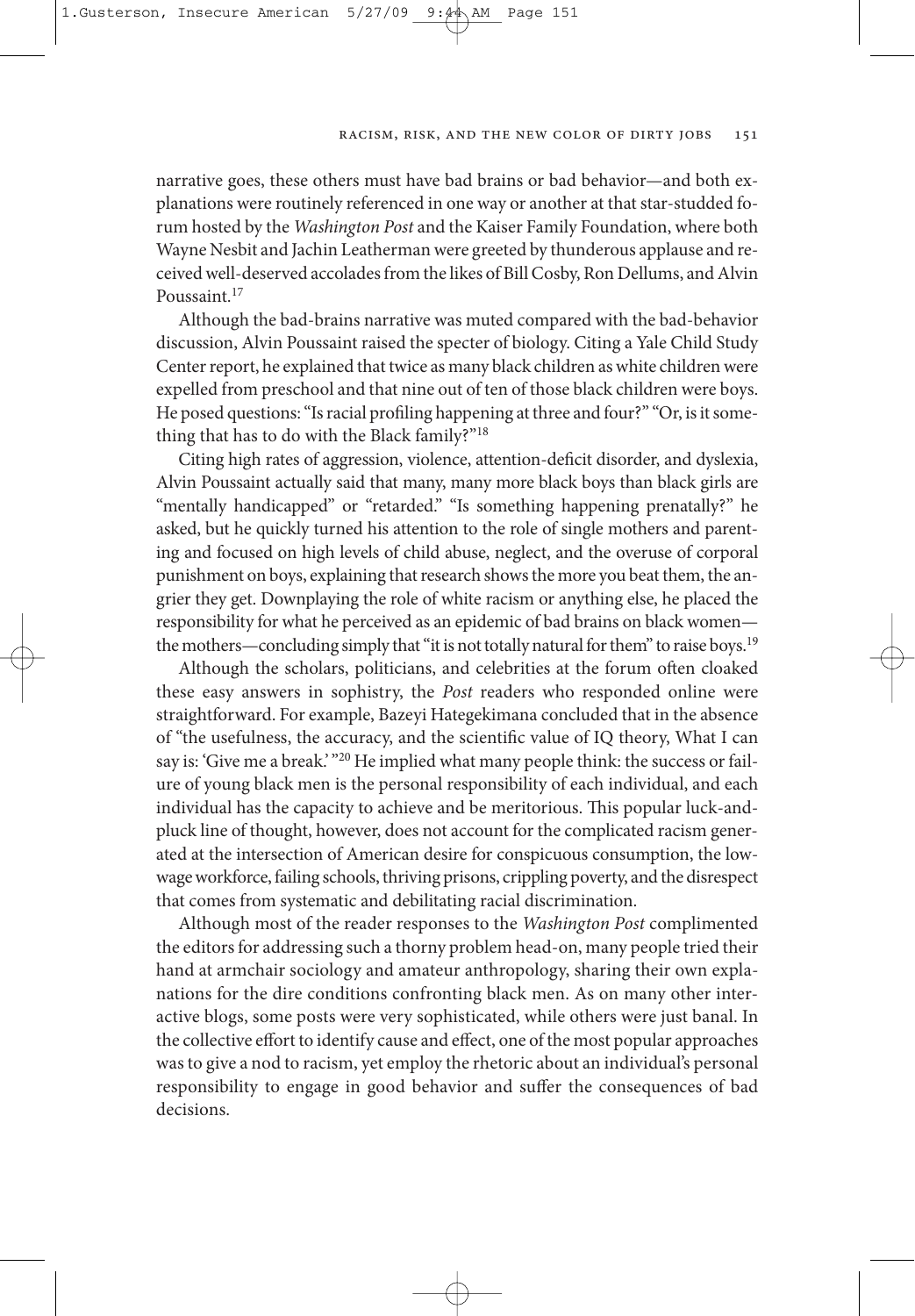An interesting theme, however, emerged within these posts: whites' belief that their own situation was as bad as blacks' or worse. G. Butler summed up this line of thought: "THE SAME CRAP HAPPENS TO EVERY MAN IN AMERICA." One anonymous reader complained, "I may stop reading the Washington Post for the remainder of the year since I'm tired of pity parties from black Americans." She continued: "If I had as many incentives as a middle-class white girl that a single black (unwed) mother or father receives, I'd be living the high life and not struggling. And yes, I have a college degree. Where in the hell has it gotten me? Now, if I was black with/or without children, I'd be actively recruited for jobs, internships, etc, etc. etc. The worst thing you can be in today's world is white and middle class. You will not get anywhere!"

Although some readers claimed that America was a meritocracy and that mediocritywas not a racial characteristic, it isimportant to note that not one of the scores of readers responding to the series resorted to the idea that lower IQ or a higher incidence of"bad brains" explained the Post's depiction of black men's dire straits; ten years ago, in the wake of the best-selling The Bell Curve: Intelligence and Class Structure in American Life,<sup>21</sup> that explanation was getting quite a bit of consideration. And while opinions were evenly split, explaining the situation as the result of white racism or the sum total of poor individual decisions, another popular narrative emerged: bad behavior was the result of bad culture. This variant emerged as a result of two distinct themes, one coming mainly from the black middle class and the other coming from people of Caribbean descent. For example, R. Warren commented:

As a Black Woman in Washington, DC, I am oftentimes appalled at how we as Black Americans treat one another. Everything bad, or negative that happens to us, is not AlWAys from the hand of a White person! We, Black America—have become outof-control. our attitudes, stInK. our language is UnfAtHoMABlE. Everything that our "forefathers" fought for, everyone younger than 30 care nothing at all about. We know more about the personal business of entertainers, than we do about how to get our children to school on time. We know how to manipulate the system to our own advantage, yet, when things don't go "our" way—it is always someone else' fault!! WHY?? . . . What the hell happened to us?? Sometimes, I am hurt and ashamed. This is not the way it should BE!! . . . WAKE-UP BLACK AMERICA. Prove them wrong!!

A man who called himself"Mark" expressed a similaridea about black people's putatively pathological culture and tried to distance himself from the so-called problem. In the feedback section of the Web site, he explained:"sadly, one of the things that we as Caribbeans despise surrounds the fact that we're lumped in with Black Americans. In my opinion it would help if the survey differentiated between the two. In general we don't understand their [African Americans'] thought process and don't subscribe to a host of their theories. It's a [sic] unwritten rule in the Caribbean community that we stay away from African Americans."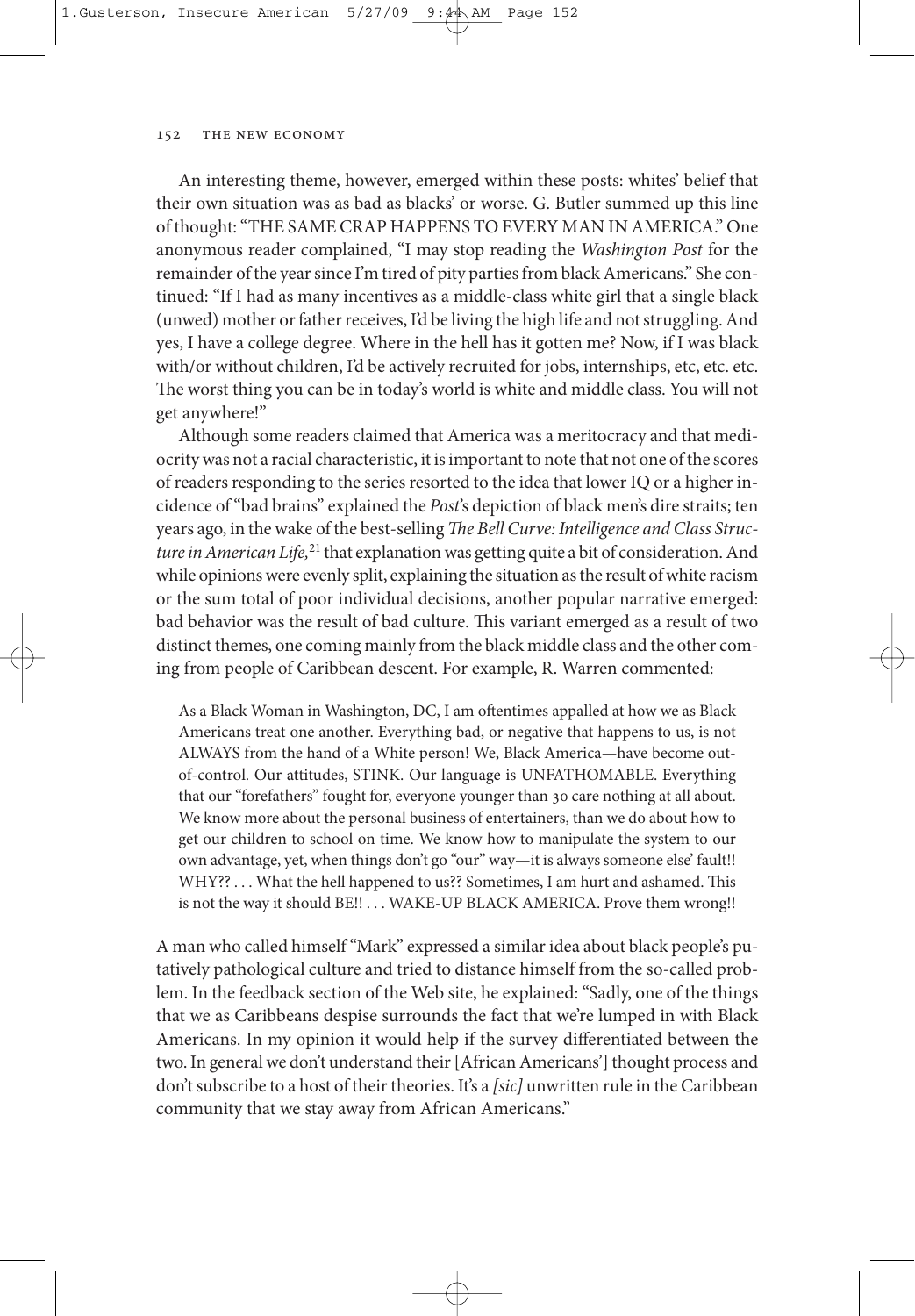This threadbare narrative regarding black people's pathological culture has been a standard and often quite pat explanation used by academics, pundits, and politiciansto explain the reported findings. Harvard sociologist orlando Patterson isthe latest in a long line of august scholars, notably Daniel Patrick Moynihan, who have argued that bad culture produces bad behavior—reasoning that has changed little in well over a century. The culprit is "what sociologists call the 'cool-pose culture' of young black men. . . . for these young men, it is"almost like a drug, hanging out on the street after school, shopping and dressing sharply, sexual conquests, party drugs, hip-hop music and culture."22

Although Patterson makes several salient points with regard to the history of oppression and the power of the global marketplace, he too easily fallsinto the very old trap of concentrating on pathological and destructive behaviors among young blacksin the inner citieswhile ignoring such behaviors elsewhere and among other demographics. for example, he says nothing about date rape, methamphetamine use, prescription drug abuse, and binge drinking, all of which are problems among whites and in suburbs, small towns, and rural areas. And while he is quick to indict hip-hop culture, he fails to explain that baggy pants, ubiquitous tattoos, and expressive sexuality have been thoroughly adopted by many white youth, from the Outer Banks to Northern California. There is enough pathological culture in America to go around. Poor blacks, very poor whites, and poor Hmong and laotians, however, seem to be the only subjects for this type of analysis.

one of the most debilitating aspects of this type of analysis is that by raising a simplistic notion of culture asthe root cause, one depicts a complex racialized group in homogenizing and essentialist terms and implies that individuals are simply shackled by tradition. Though notions of identity and specific cultural patterns are shared among and between black people in the United States and throughout the diaspora, Irvin Hicks Jr. was correct when he explained, in the readers' feedback forum for the Washington Post, that "we are diverse, complex individuals who are part of a non-homogeneous fabric just like the rest of humanity."

Race, racism, and democracy have always been fluid and flexible constructions, and new formations of race continue to emerge. Whichever way the causal arrow points, it is high time we come up with new understandings of the way that black men who for whatever reason do not graduate from high school are emerging as a specific sociological category, with devastating but increasingly predictable outcomes. The old explanations regarding bad behavior or bad brains do not have enough explanatory purchase to account for the emergence of new formations of race that are classed and gendered and integral to new economies dependent on the prison industrial complex on the one hand and new flows of migratory labor on the other.

Not one commentator for the *New York Times*, the *Washington Post*, or the starstudded panel at the Kaiser family foundation made the connection that neolib-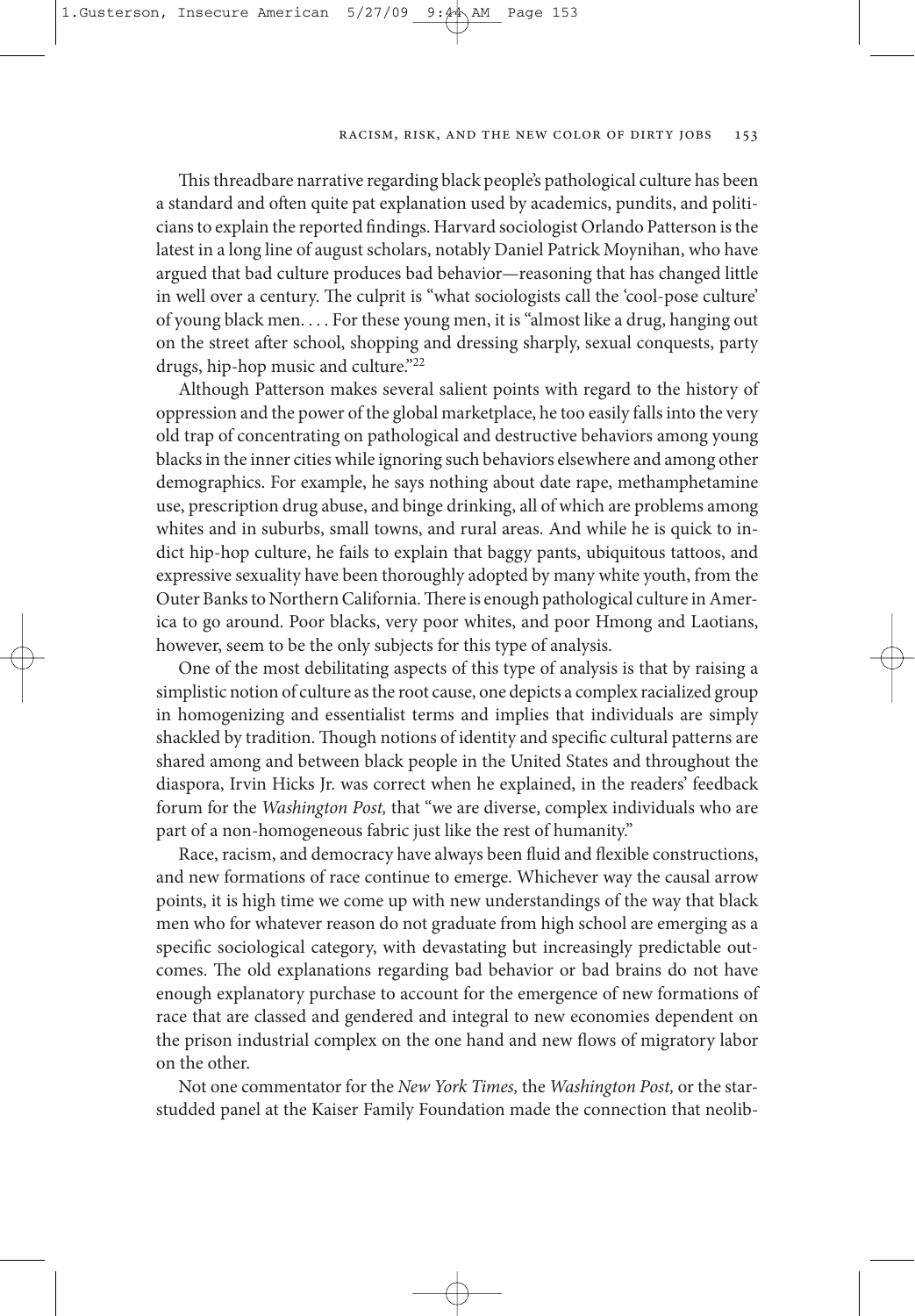eralism, globalization, and the flow of immigrants to the United states might affect the construction of race in the United States and the life chances for young black men. Nor did anyone offer an explanation that accounts for the way many manufacturing jobs, where black men once had a foothold, have been relocated overseas and replaced by service jobs, often performed by women.

One has to consider that 72 percent of black male high school dropouts are jobless while only 19 percent of Hispanic male dropouts are jobless. something is going on, and I don't buy the idea that so-called undocumented workers or "Mexicans" work harder. On the other hand, an undocumented worker is less likely to say "fuck you!" walk off the job, and then try to sue the employer for unsafe working conditions.

Three particular studies provide productive ways to interrogate the impact globalization has had on new constructions of race for black people in the United States; together, they provide novel ways of looking at the connections between immigration, neoliberalism, incarceration, and the perilous conditions in which many undereducated black men find themselves today. The first is "Race at Work: Realities of Race and Criminal Record in the NYC Job Market," a study conducted by Devah Pager and Bruce Western. Their team of researchers sent out so-called "testers" to apply for advertised jobs in New York City. "The testers were well-spoken young men, aged 22 to 26," and each was part of a three-man team—one white, one black, and one Latino member per team.<sup>23</sup> The testers had fictitious résumés that represented comparable profiles. Like other such audit studies, Pager and Western's study showed significant differences in "positive responses": white men fared best, then Latinos, and finally black men. The researchers then added a bit of a twist. They sent out white men who disclosed a criminal background. After analyzing the job offers and callbacks in response to this new configuration, the researchers reported that the "white applicant with a felony conviction appears to do just as well, if not better, than his black counterpart with no criminal background."<sup>24</sup> They concluded that "black job applicants are only two-thirds as successful as equally qualified Latinos, and little more than half as successful as equally qualified whites. Indeed, black job seekers fare no better than white men just released from prison."25

The second study, by Michael A. Stoll, is titled "Taking Stock of the Employment Opportunities of Less-Educated African American Men." Commissioned by the Congressional Black Caucus foundation, it sets forth a range of supply- and demandside explanations for why so many young black men with little education become so-called discouraged workers or find themselves jobless. one of its important findings is that less-educated white and latino men have been getting jobs in the construction industry, one area in the industrialsectorthat has experienced growth in the last decade, even as comparably educated black men have not.<sup>26</sup>

The third study was conducted by my friend and colleague Paula McClain. She and her team found that latino immigrants to north Carolina hold negative and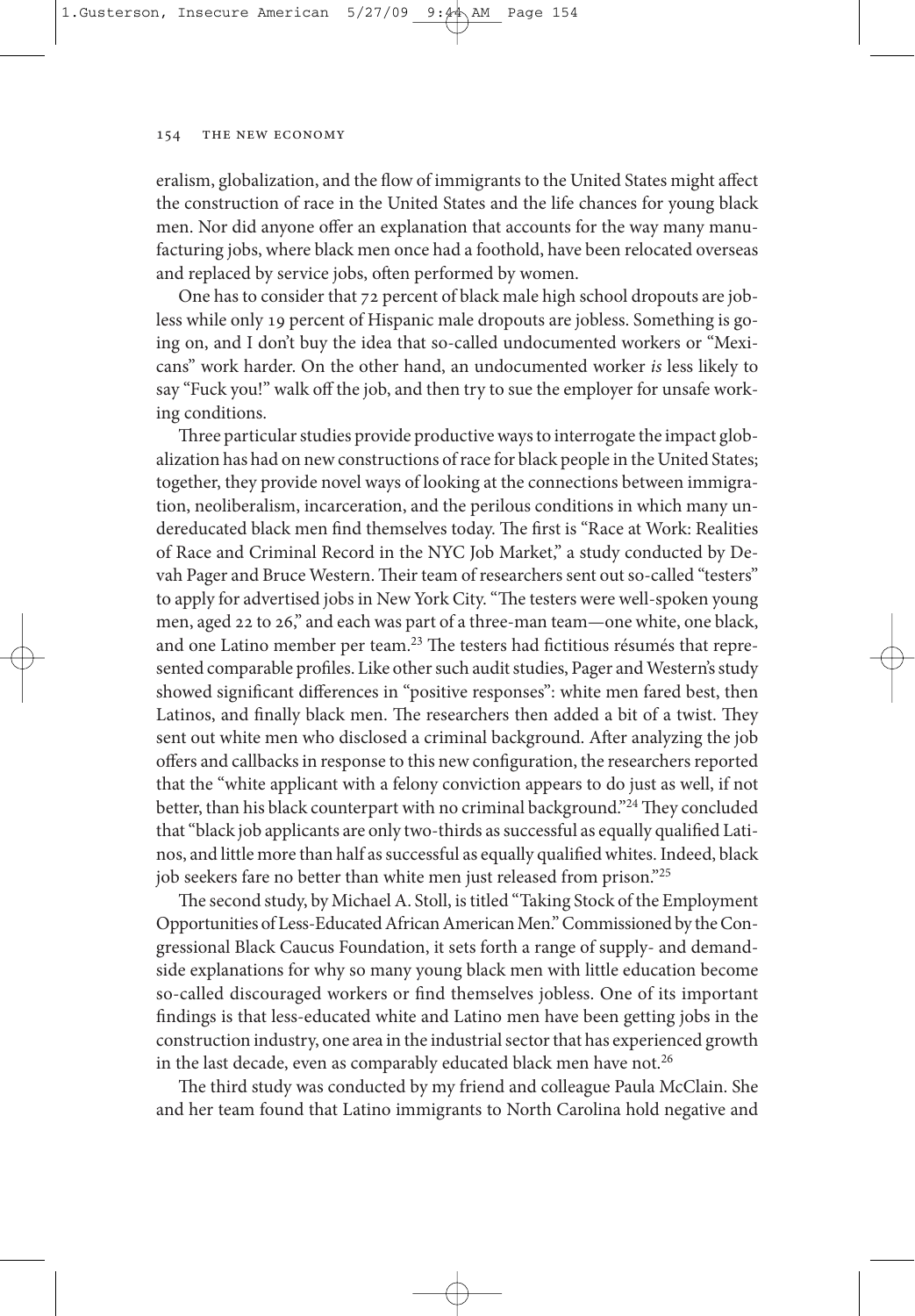stereotypical views of blacks and feel that they have more in common with whites than they do with blacks. Yet whites there do not reciprocate these feelings toward Latinos and feel that they have more in common with blacks because of shared history and culture. 27

Triangulating the findings of these studies raises many questions, but one can begin to identify a pattern: there is empirical evidence that racism is thriving and discrimination is real, and this is despite the widespread idea that we are increasingly living in a color-blind society or that luck or pluck can enable anyone to succeed. Although whites, at least in North Carolina, feel that they have more in common with blacks than they do with latino immigrants, this does not translate into better job prospects for black men in the low-wage job market. finally, latino immigrants, it appears, are more likely to identify or find common ground with white people thanwith black people.Interrogating these findings asthey relate to the fault lines of class, ideas of assimilation and belonging, gender, and the wages of whiteness will help us get a better understanding of the new topographies of race in the twenty-first century.

## nEolIBErAlIsM

Most people will concede that education and taxation, job creation and competition, and the structures of housing and health care opportunity are all undergoing important changes as a result of new flows of immigration. less obvious, but also important, is the shift in new and old forms of racism, assimilation and acculturation, and constructions of race. The annual influx of seven hundred thousand or more undocumented people from Latin America across the U.S. border to find jobs, start families, and stake their claim to the American Dream has profoundly changed both race relations and the construction of race. But how does one try to explain and unpack these more subtle cultural and sociological shifts, and how do they affect the racial politics of culture and the cultural politics of race?

I find myself cringing at the prospect of agreeing with President Bush, who argues that we need a humane and respectful policy to address the needs of poor and exploited workers who risk everything to come and work in the United states. I am sympathetic to the claim that we did not cross the borders, the borders crossed us, and I am inspired by early La Raza leaders like Rodolfo "Corky" Gonzalez, who organized the Chicano contingent for the 1968 Poor People's Campaign in Washington. I don't trust, however, the neoliberal rational choice theorists who somehow come off as liberal reformers and claim that the market will drive fair wages and efficiently direct the flow of poor and exploited workers to the chicken- and hogprocessing plants in North Carolina, the manicured lawns of the Hamptons, and the crop fields of the San Joaquin Valley. Recent immigrants are cast as laborers who simply fill a natural market, keeping prices low, wages down, and the American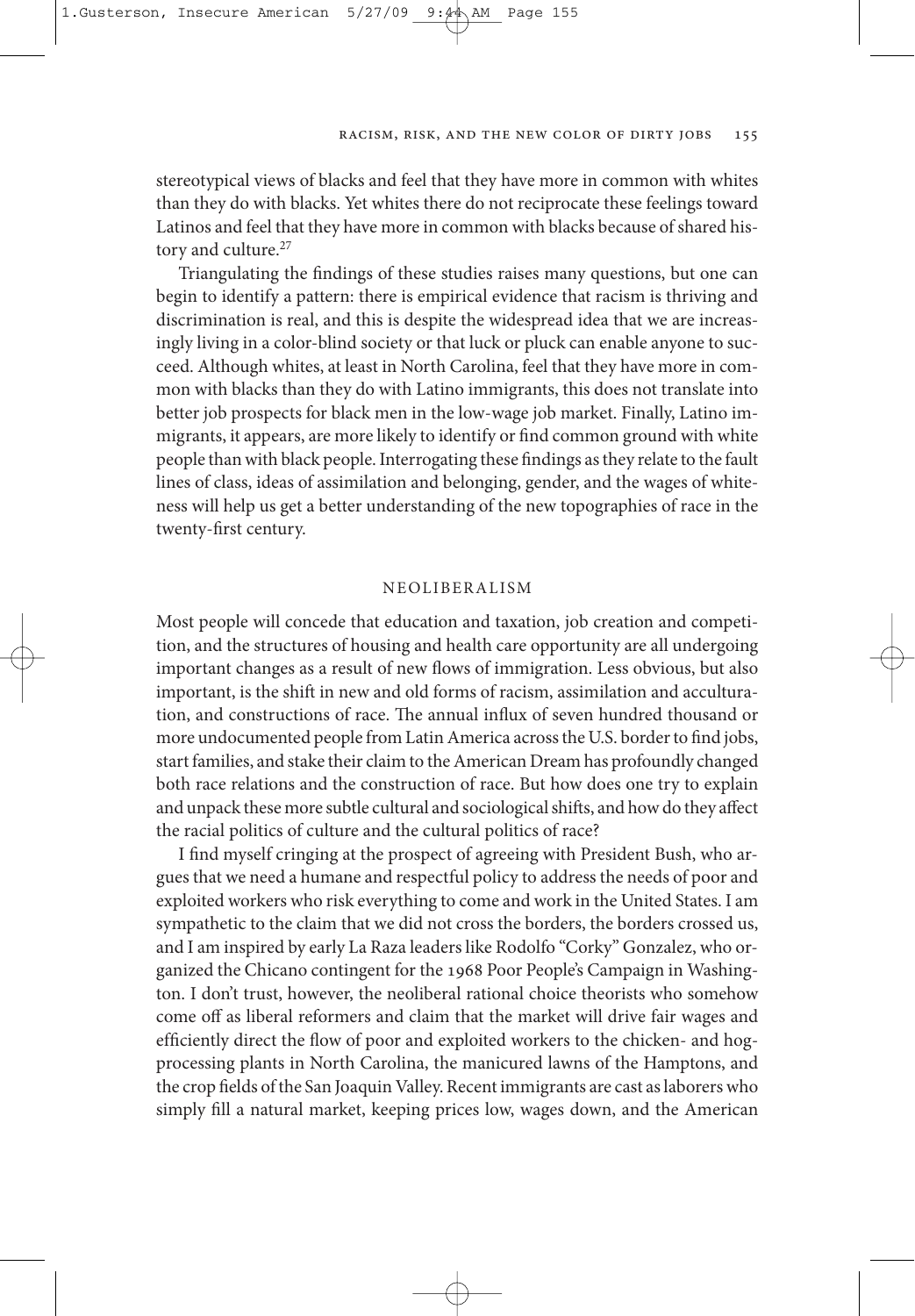economy humming along. It seems like a naked play for cheap laborers who are vulnerable, exploited, and simply cogs in the capitalist machine, laborers who do not get workers' compensation, cannot withdraw from social security, and do not have access to reasonable health care.

The rhetoric of neoliberalism, to me, is reminiscent of the slavers' portrayals of happy hardworking Negroes who were better off here, enslaved, than free in Africa. I am equally loath to write, speak, or teach about limiting latino immigration, increasing border security, or cracking down on so-called illegal aliens. The xenophobia and racism inherent in this approach are not an option.

The debate has thus been cast in either-or terms; it seems as though one must support either a neoliberal guest worker program and an eventual bid for citizenship or a racist and xenophobic position that closes the borders. The batten-downthe-hatches approach makes felons out of trustworthy people who are just trying to make an honest living from a dishonest wage, while the guest worker program institutionalizes a second class of noncitizens whose only hope is to go to the end of the line and hope for the day when they might get their bid for citizenship.

## rACE In tHE yEAr 2050

Immigration to the United States is a formula for success that has worked for years, but seemingly only for those who have made up the storied "huddled masses." It is worth repeating Emma lazarus's famous poem that is engraved in the stone base of the statue of liberty: "Give me your tired, your poor, / your huddled masses yearning to breathe free, / The wretched refuse of your teeming shore, / Send these, the homeless, tempest-tost, to me."

for a century, these famous lines served as an unofficial immigration policy. Etched into the mind of many a grade-school pupil, the mantra informs an openborders policy that emphasizes immigrants' role in making the United States a strong and diverse nation. But if one substitutes "teeming shore" with "teeming borders," or identifies the shore as that of Cuba, Haiti, or the Dominican republic, the tone and effect of the poem seem to change. When black and brown people come, American racism precludes the same welcoming embrace for the "wretched refuse" who are homeless and tempest-tossed.

By 2050, so-called racialized minorities will be the majority in the United States, and whites will once again be the minority—so goes the rhetoric of everyone from advertisers to demographers. And rhetoric is probably all it is. As with a weather forecast, there is no way to know with certainty what the exact demographic makeup will be in 2050. It is important to note that the same rhetoric and forecasts of certain demographic change were prevalent during Reconstruction after the Civil War: the United states, it was predicted, would soon have no more race problem because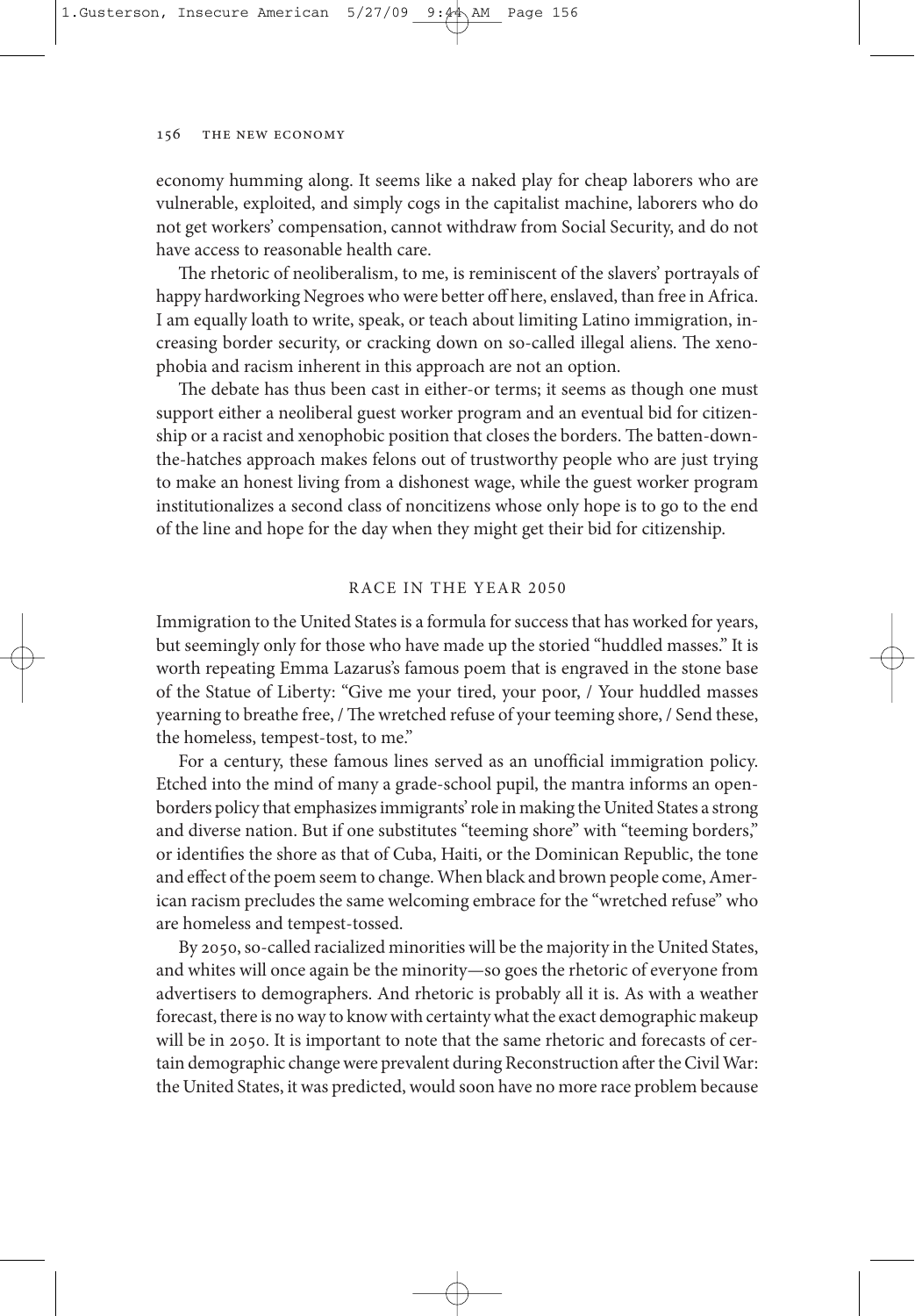black people, deprived of whites' paternal care, would simply die of disease or kill each other.

Nevertheless, a look at countries within the African diaspora suggests that the future will not be what most people are predicting. In a provocative article titled "Are Latinos Becoming 'White' Folk? And What That Still Says about Race in America," Alisse Waterston describes a process that many scholars are familiar with in south Africa, surinam, trinidad, Brazil, and indeed florida, where members of a one-time racialized minority group emerge as"not quite white" and begin to function as "virtually white" or as a buffer race between whites and African peoples, who still suffer the brunt of racism and exploitation at the bottom of the racial and class hierarchy.

Waterston explains that the categories "English oriented" and "Spanish preferred," used by advertising agencies and marketers to split the so-called latino market, are color- and class-coded euphemisms. Employing Karen Brodkin's notion that an "unholy trinity of corporations, the state, and monopolistic media produces and reproduces patterns and practices of whiteness with dreadful predictability,"<sup>28</sup> Waterston reminds readers that the media, including advertisers, have long played an important role in the construction of race and that these color- and class-inflected monikers might portend the expansion of the borders and boundaries of whiteness. 29

The result would be a new model minority with class mobility—Englishoriented Latinos—who would have access to the wages of whiteness, while the Spanish preferred would emerge as something like a model minority with class immobility. The pattern in Florida, with the whitening of the pre–Mariel boat lift Cubans, will extend its reach from Florida to Texas and California; for that matter, it will extend to any locale where the light and often-white Latino professional class deemed "English oriented"—assimilates to an expanding and flexible racial category of whiteness. It is a scenario in which ideas about la familia merge with family values, a strong work ethic complements the so-called Protestant work ethic, and conservative Catholicism merges with the values of prolife Protestants. More importantly, it is a scenario that leverages the century-long momentum of incorporating Irish, Italian, Jewish, and other racialized minorities into the category of whiteness. The Republican Party, at least, hopes this will result in more voters who favor the likes of Alberto Gonzales and fewer voters who favor the likes of Antonio R. Villaraigosa.

Access to the wages of whiteness is one thing; access to just plain wages is another. The so-called Spanish-preferred Latinos—usually darker, poorer, and more closely tied to their indigeneity—are also playing an interesting role in shifting labor mar-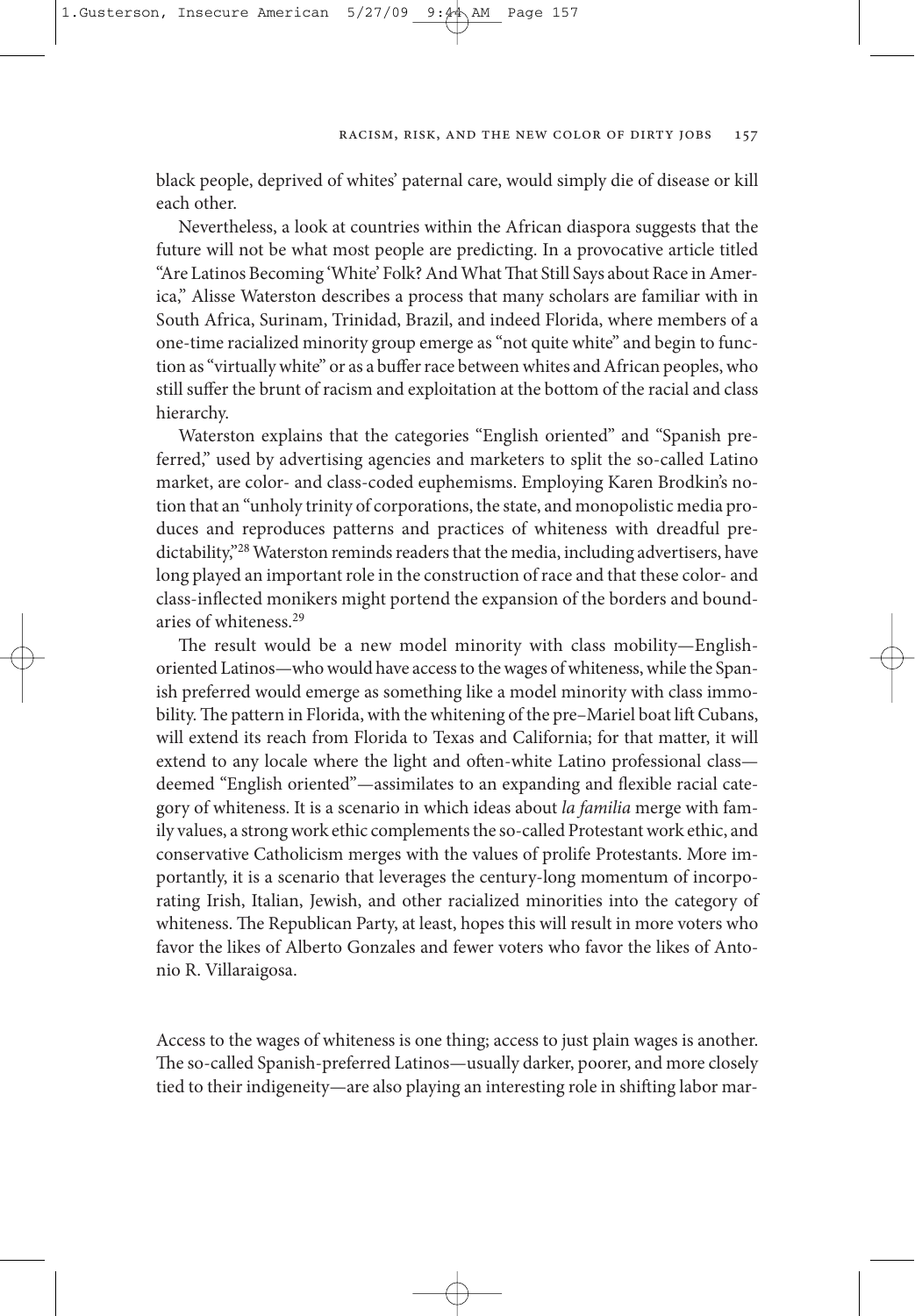kets. While some pundits employ the oft-cited "jobs no one wants," others colorcode their rhetoric by evoking the attractiveness of recent immigrants' strong work ethic to potential employers. In this last iteration, the opposite, but equally racist, dynamics unfold in the same way as they have in the rhetoric about black people's "pathological culture." When nearly everyone from talk radio hosts to roofers to restaurant managers evokes the hard-won and strong work ethic of many recent immigrants, the reference is to latin Americans, but not to the many hardworking immigrants from latin America or the Caribbean who are also part of the African diaspora, orto the hardworkingAfrican immigrants, orto the many hardworking undocumented workers from Canada, Ireland, or India. The singling out of "spanish-preferred" mestizos for inclusion in this category increases the unremarkability of whiteness on the one hand and codes black immigrants as lazy or as criminals on the other.

I cannot help but juxtapose this rhetoric with those two hardworking work crews I witnessed on that highway. I think what needs to be addressed is the perception that the so-called Spanish-preferred and often undocumented workers are better workers who will work for less money than their black peers. We need a more sophisticated and politically responsible analysis that focuses on class and race and gender while exploring how employment opportunities are provided to some while being stripped from others. Employers risk committing a crime by hiring undocumented workers because they do not want to risk hiring anyone whom they believe might commit a crime.

### notEs

1. Michael Bloomberg, testimony, Senate Committee on the Judiciary, Comprehensive Immigration Reform: Examining the Need for a Guest Worker Program, field hearing, Philadelphia, 109th Cong., 2nd sess., July 5, 2006, http://frwebgate.access.gpo.gov/cgi-bin/getdoc.cgi?dbname=109\_senate\_hearings& docid=f:30254.pdf.

2. George M. fredrickson, Racism: A Short History (Princeton: Princeton University Press, 2002), 8; Derrick Bell, Race, Racism, and American Law (Gaithersburg, MD: Aspen law and Business, 2000), 9.

3. Brad Knickerbocker, "National Acrimony and a Rise in Hate Crimes," Christian Science Monitor, June 3, 2005, www.csmonitor.com/2005/0603/p03s01-ussc.html.

4. U.S. Department of Justice, "Hate Crime Statistics 2007," table 1, www.fbi.gov/ucr/hc2007/ table\_01.htm.

5. Lanita Jacobs-Huey, "'The Arab Is the New Nigger': African American Comics Confront the Irony and Tragedy of September 11," Transforming Anthropology 14, no. 1 (2006): 61.

6. Lee A. Daniels, ed., The State of Black America (Chicago: National Urban League Publications, 2006), 19.

7. Michael Bergman, "Revenues for Black-Owned Firms Near \$89 Billion, Number of Businesses Up 45 Percent," U.s. Department of Commerce press release, April 18, 2006, www.census.gov/Press-Release/www/releases/archives/business\_ownership/006711.html.

8. Joyce A. Martin et al., "Births: final Data for 2002," National Vital Statistics Reports 52, no. 10  $(2003): 1.$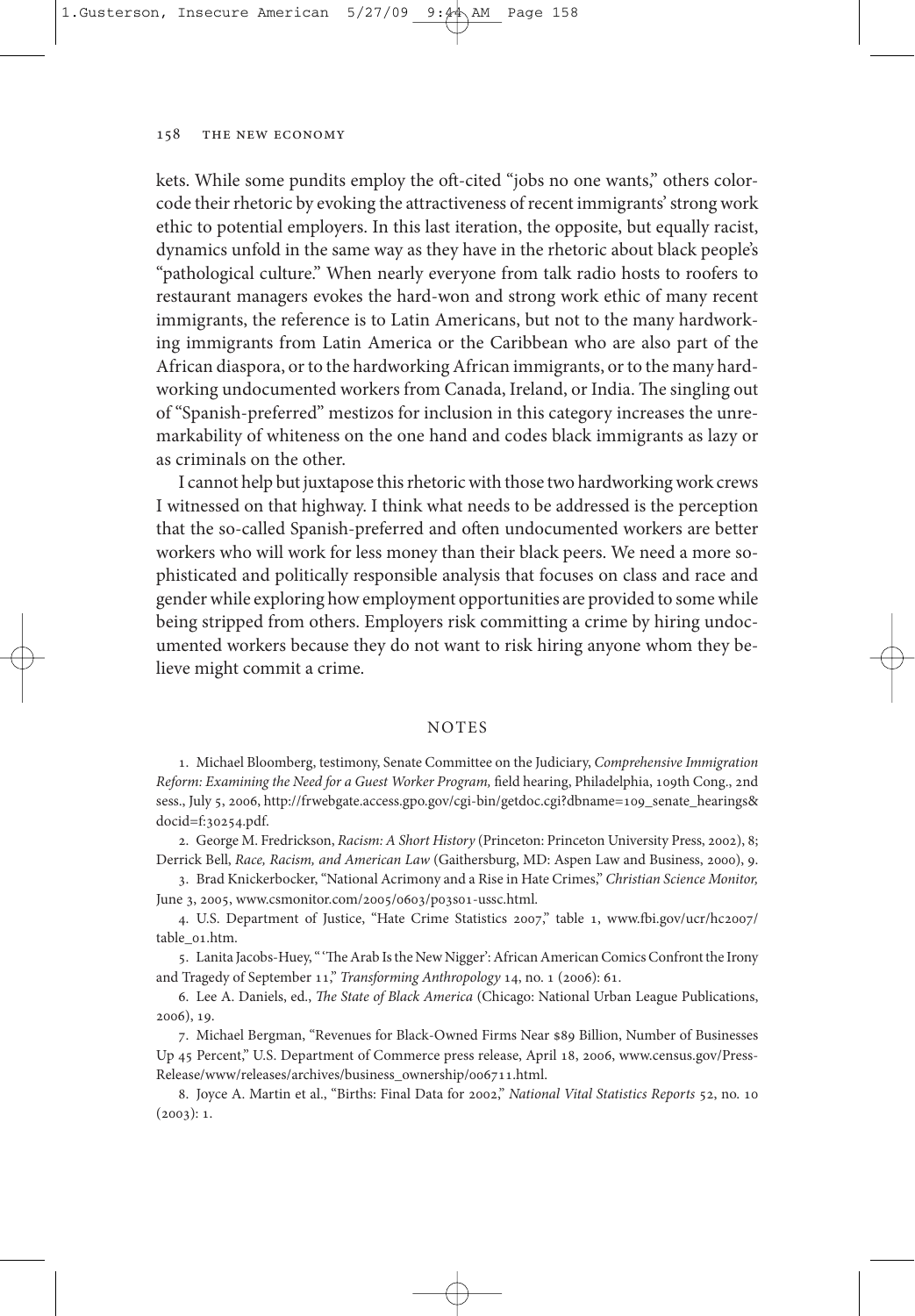#### Racism, Risk, and the New Color of Dirty Jobs 159

9. Jay P. Greene and Marcus A. Winters, "Public High School Graduation and College Readiness Rates: 1991–2002," Manhattan Institute for Public Research, Education Working Paper No. 3, 2003, www.manhattan-institute.org/html/ewp\_03.htm, 1–36; Christopher swanson, Who Graduates? Who Doesn't? A Statistical Portrait of Public High School Graduation, Class of 2001 (Washington, DC: Urban Institute Education PolicyCenter, 2004),www.urban.org/publications/410934.html; nicole stoops, Educational Attainment in the United States: 2003, Current Population Reports P20, No. 550 (Washington, DC: U.s. Census Bureau, 2004), www.census.gov/prod/2004pubs/p20–550.pdf, 4.

10. "Black-White Higher Education Equality Index," Journal of Blacks in Higher Education 51  $(2006): 48.$ 

11. Ibid.

12. Ibid., 49.

13. Erik Eckholm,"Plight Deepensfor Black Men, studies Warn," New York Times, March 20, 2006. The studies Eckholm highlighted were Peter Edelman, Harry Holzer, and Paul Offner's Reconnecting Disadvantaged Young Men (Washington, DC: Urban Institute Press, 2006); Ronald B. Mincy's Black Males Left Behind (Washington, DC: Urban Institute Press, 2006); and Bruce Western's Punishment and Inequality in America (New York: Russell Sage Foundation, 2006).

14. v. Dion Haynes, "for the love of Ballou," Washington Post, June 23, 2006, A11, A1.

15. Ibid., A11, A14.

16. Peg Tyre, "The Trouble with Boys; They're Kinetic, Maddening and Failing at School. Now Educators Are Trying New Ways to Help Them Succeed," Newsweek, January 30, 2006, 44.

17. "Paths to success: A forum on young African American Men," Kaiser family foundation conference, Washington, DC, July 18, 2006; for transcript, see www.kff.org/kaiserpolls/upload/phip071806 trans.pdf.

18. Remarks by Alvin Poussaint at the Kaiser Family Foundation conference "Paths to Success," 33.

19. Ibid, 35.

20. "What Do You Think about the 'Being a Black Man' Project?" Washington Post, posted reader comments (June–November 2006), on the paper's "Being a Black Man" series of reports over that year, http://blog.washingtonpost.com/blackmen/2006/05/what\_do\_you\_think\_about\_the\_be.html; for the series Web site, see www.washingtonpost.com/wp-srv/metro/interactives/blackmen/blackmen.html.

21. Richard Herrnstein and Charles Murray, The Bell Curve: Intelligence and Class Structure in American Life (New York: Free Press, 1994).

22. Orlando Patterson, "A Poverty of Mind," New York Times, March 26, 2006, 13.

23. Devah Pager and Bruce Western, "Race at Work: Realities of Race and Criminal Record in the NYC Job Market," report for the Schomburg Center for Research in Black Culture, December 2005, www.princeton.edu/~pager/race\_at\_work.pdf, 2.

24. Ibid., 6.

25. Ibid., 12.

26. Michael A. Stoll, "Taking Stock of the Employment Opportunities of Less-Educated African American Men," report for the Congressional Black Caucus foundation, June 2006, www.cbcfinc.org/ pdf/Taking\_Stock\_Doc.pdf, 5.

27. Paula D. McClain et al., "Racial Distancing in a Southern City: Latino Immigrants' Views of Black Americans," Journal of Politics 68, no. 3 (2006): 571–84.

28. Karen Brodkin, How Jews Became White Folks and What That Says about Race in America (New Brunswick, NJ: Rutgers University Press, 1998), 177-78.

29. Alisse Waterston, "Are Latinos Becoming "White" Folk? And What That Still Says about Race in America," Transforming Anthropology 14, no. 2 (2006): 132–50.